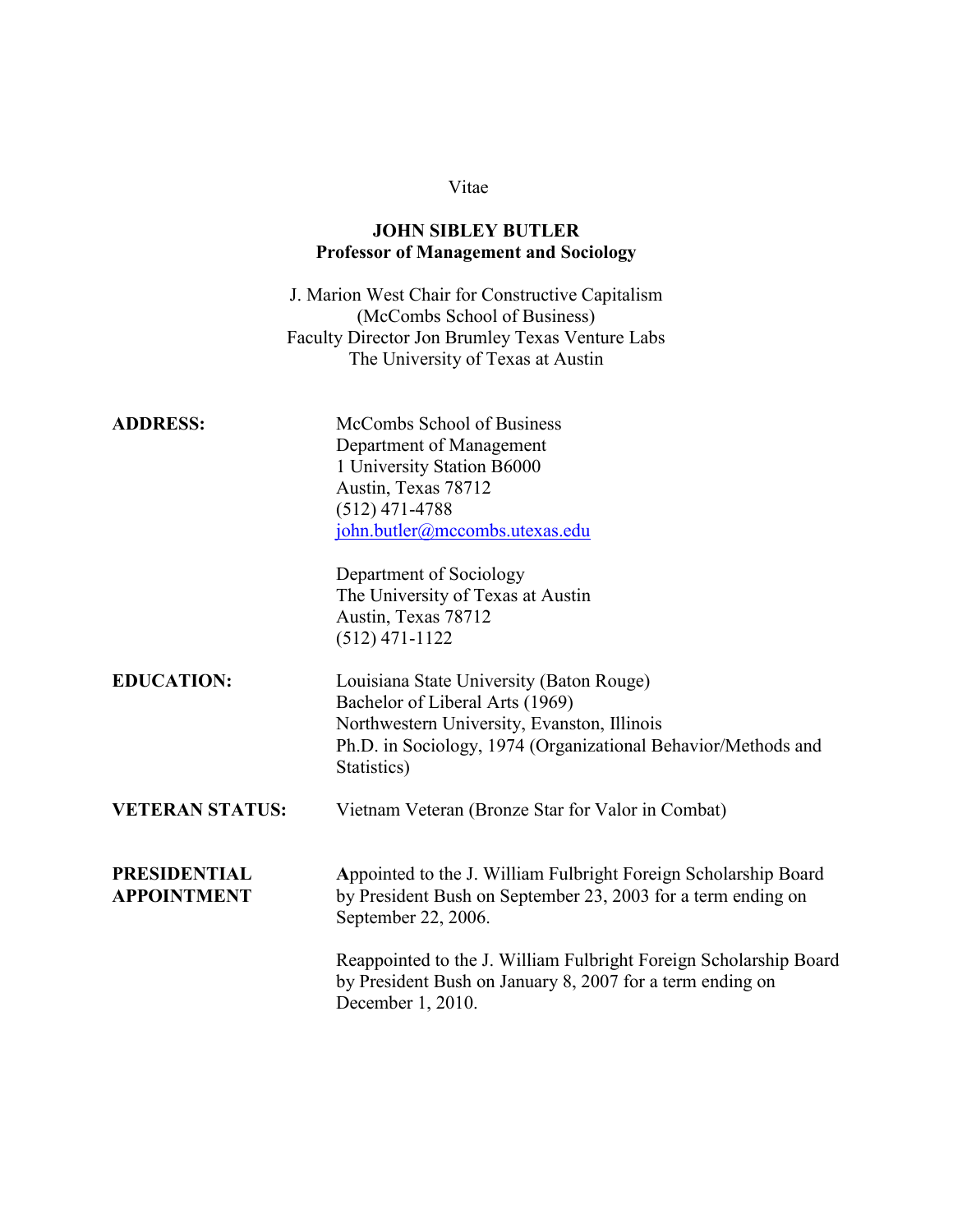## **ACADEMIC AWARDS AND HONORS:**

LSU (Louisiana State University) Alumnus of the Year Award, 2012

The Heman Marion Sweatt Legacy Award, 2011

Champion of Small Business Award, The National Coalition for Capital, 2010

Louisiana State University, People's Health Illustrious Alumnus Award, 2010

The Tech Innovation Legacy Award, Austin Business Journal, 2009 (Incubating technology companies, IC²)

The Ph.D. Project Award, 2009 (Mentoring of Ph.D. Students)

Texas Exes Legacy Award, 2007 (Service to the Alumni, University of Texas at Austin)

The Booker T. Washington Legacy Award, 2006 (Commitment to the legacy of Booker T. Washington: Firm and wealth creation)

W.E.B. Dubois Excellence in Research Award: Austin Independent School District. 1995 (Research)

Awarded the "Distinguished Scholar Award" by The American Association of Black Sociologists, 1992 (Research)

Awarded the "Distinguished Scholar Award" by The American Association of Black Sociologists, 1992

Selected to appear before the President's Commission on The Assignment of Women in The Armed Forces, Dallas, Texas, 1992

Selected to lecture in the Ph.D. Program in Entrepreneurship, Mexico City, Mexico, 1992-1993 (Cooperative Program, Graduate School of Business and ITESM-CCM)

Executive Board, The Inter-University Seminar on Armed Forces and Society, 1989 present (Elected)

President, American Association of Black Sociologists, 1980-1981 (Elected)

The Eyes of Texas Award, 1985 (For Service to Students and the Community)

Selected as chief scientist by DOD study of Leadership, Cohesion and Values in the Military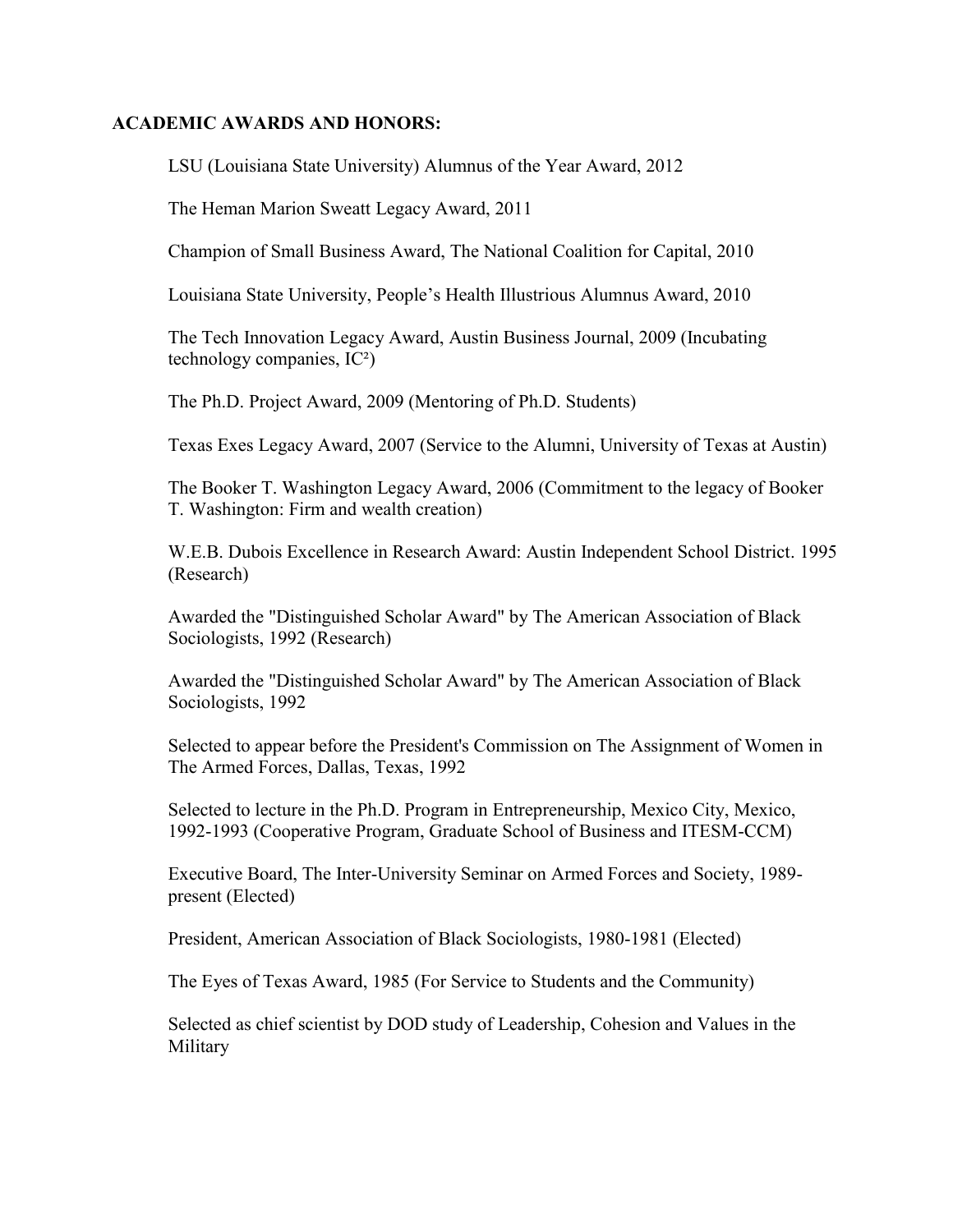"Think Tank" on Testing and American Organizations, University of California at Berkeley, 1988

Visiting Lecture Quantitative Research Skills Institute, American Sociological Association's UCLA, 1980

International "Think Tank" on Military Institutions around the World, Colorado Springs, Colorado, 1986

Kappa Kappa Psi, Sigma Pi Phi, Omigron Nu, Phi Delta Kappa

Alpha Kappa Delta Teaching Excellence Award, 1978

Presidential "Think Tank" on The All-Volunteer Military, Washington, D.C., 1975

Visiting Research Fellow, Human Sciences Research, McClean, Virginia, 1974

Summer Fellow, Center for Urban Affairs, Northwestern University, 1972

Fellow for Social Change, Northwestern University, 1971-1974

# **AMERICAN SOCIOLOGICAL ASSOCIATION (ELECTED and Appointed POSITIONS):**

Editorial Board, American Sociological Review, 2008-2011

Program Committee-1999 (Appointed)

 Chair, 1998 Nominations Committee for Section on Occupations, Organizations, and Work

Committee on Nominations, 1996-1997 (Elected)

Publications Committee, 1991-1993 (Elected)

**Editorships and Other Service:**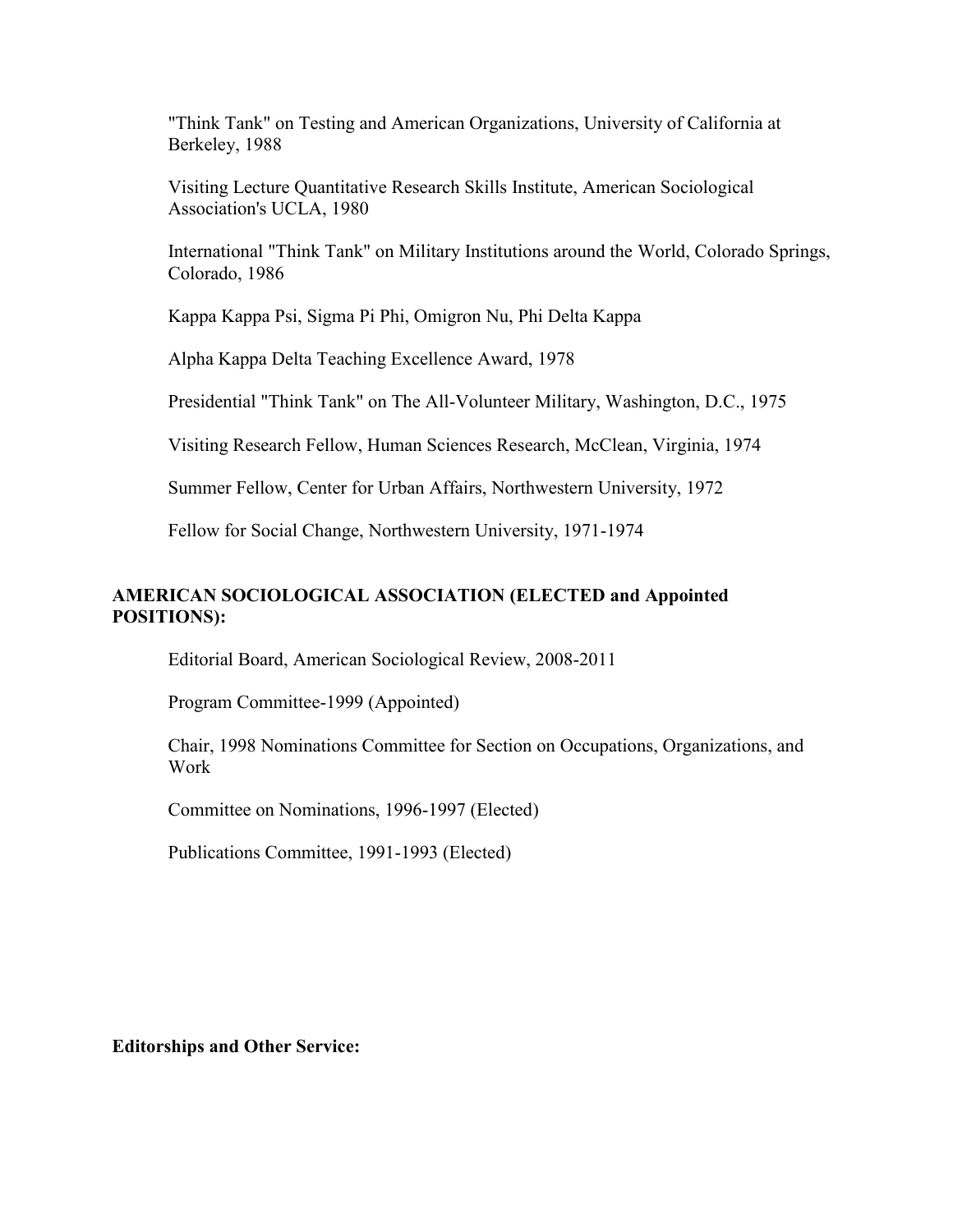Editorial Board, *Journal of Race and Society: A Global International Journal* Editorial Board, American Sociological Review, 2000-2003

Editor and founder, National Journal of Sociology, 1986-2002

Editorial Board, Journal of Developmental Entrepreneurship, 1996-present;

Editorial Board, Journal of Small Business Management

Series Book Editor, State University of New York Press

National Science Foundation Review Committee (Sociology) 1993-95

#### **Present Board Participation:**

# **501C**

Louisiana State University National Foundation Board

Mitte Foundation, Chair Finance Committee

Vice Chair, Boys and Girls Club of America, Greater Austin Area

Louisiana State University/Ourso College of Business

Association for Corporate Growth (Austin Chapter)

#### **PROFESSIONAL POSITIONS:**

Director, Jon Brumley Texas Venture Labs, 2017-2019

Director, The IC<sup>2</sup> Institute, 2002-2013

 $IC<sup>2</sup>$  Fellow, 1992- present

Director**,** The Herb Kelleher Chair in Entrepreneurship and Small Business, 2002-2014

J. Marion West Chair for Constructive Capitalism, McCombs School of Business, 2010 present

Chair, Department of Management, Graduate School of Business, The University of Texas at Austin, 1999-2002

Advisory Team, George W. Bush Election Committee 2000-2001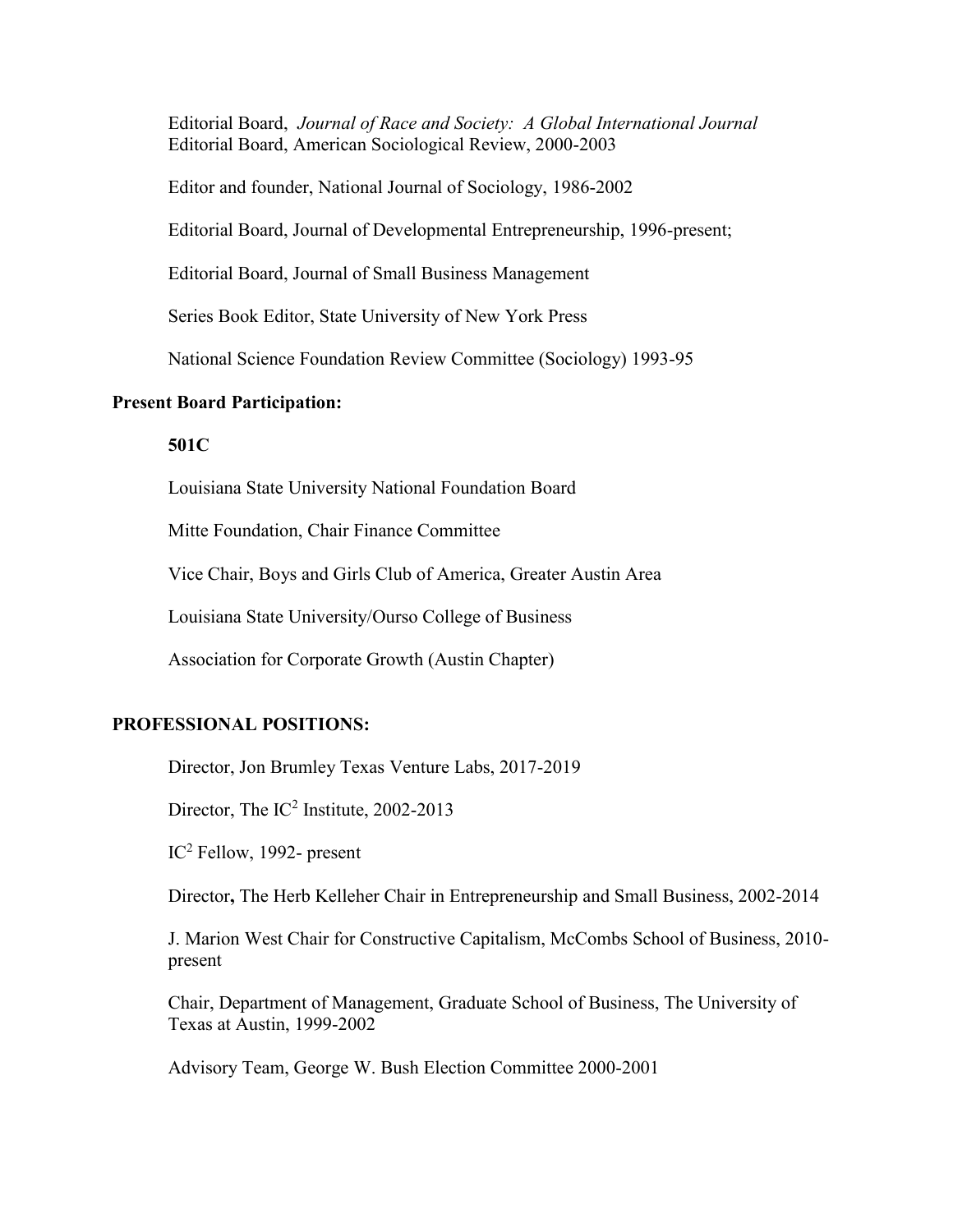Chair, Department of Sociology, The University of Texas at Austin, September 1992- 1996

The Dallas TACA Centennial Professor of Sociology, The University of Texas at Austin, 1990-1999

The Gale Chair in Small Business and Entrepreneurship, 1999-present

The Arthur James Douglass Centennial Professor of Entrepreneurship and Small Business (The Business School), The University of Texas at Austin, 1991-present

The Sam Barshop Centennial Fellow,  $IC^2$  Institute, The University of Texas at Austin, 1992-present

Visiting Distinguished Professor, Aoyama Gakuin University, School of International Politics, Economics, and Business, Shibuya, Shlbuya-Ku, Tokyo 150 Japan, Summer, 1996,1997,1998,1999

Research Fellow, National Center for Neighborhood Enterprise, Washington, D.C., 1989 present

Interim Director, The African and Afro-American Research Center, The University of Texas at Austin, 1990-1991, 1992

Nissan of North American Lecturer, 1995

Consultant, Xavier University of Louisiana, to develop program in Entrepreneurship

National Science Foundation (Review Panel) 1992-94

Seat, Board of Directors, The Morehouse Research Institute, Atlanta, GA 1992-2000

Seat, Board of Directors of Langston University's National Institute for the Study of Minority Enterprise, 1992-present

President, Louisiana State University Alumni Association, Austin, Texas, 1988-1991

Graduate Advisor, Department of Sociology, The University of Texas at Austin, 1978- 1981

#### **MEMBERSHIPS:**

American Sociological Association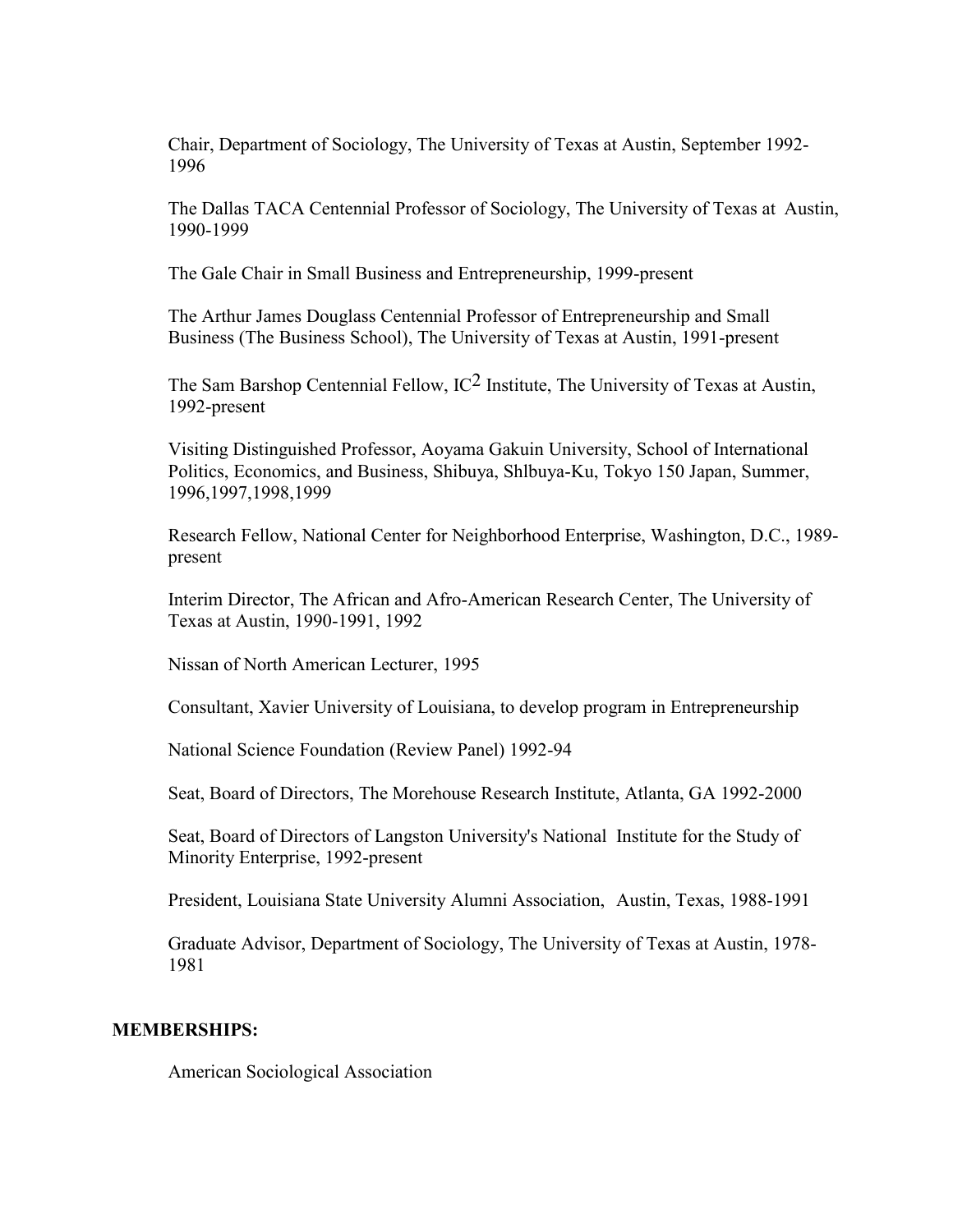Academy of Management

United States Association for Small Business and Entrepreneurship

Texas University Network for Innovation and Entrepreneurship (TUNIE)

Southwestern Sociological Association

Inter-University Seminar on Armed Forces and Society

American Association of Black Sociologists

Southern Sociological Association

# **ADMINISTRATIVE AND COMMITTEE SERVICE AT THE UNIVERSITY OF TEXAS:**

LBJ School, Barbara Jordan Chair Search Committee, 2010

Liberal Arts Academic Planning Advisory Committee, 2009-2010

Selection Committee for the Dean of the McCombs School of Business, 2007-2008

Chair, Graduate Steering Committee, Master Degree of Science and Technology Transfer, The  $IC^2$  Institute, 1991-2010

Selection Committee for the Dean of the Graduate School of Business, 1996

Traffic Committee, 1994

Review Committee for the Dean of the LBJ School of Public Affairs, 1996

Faculty Representative to the Ex-Students Association, The University of Texas, 1992- 1996

Member, Men's Athletics Council, 1990-1994

Member, Liberal Arts Council, 1980

Member, Plan II Honors Program Committee, 1982-1985

Member, Women's Athletic Council, 1981-1984

Chair, Academic Committee for Women's Athletics, 1984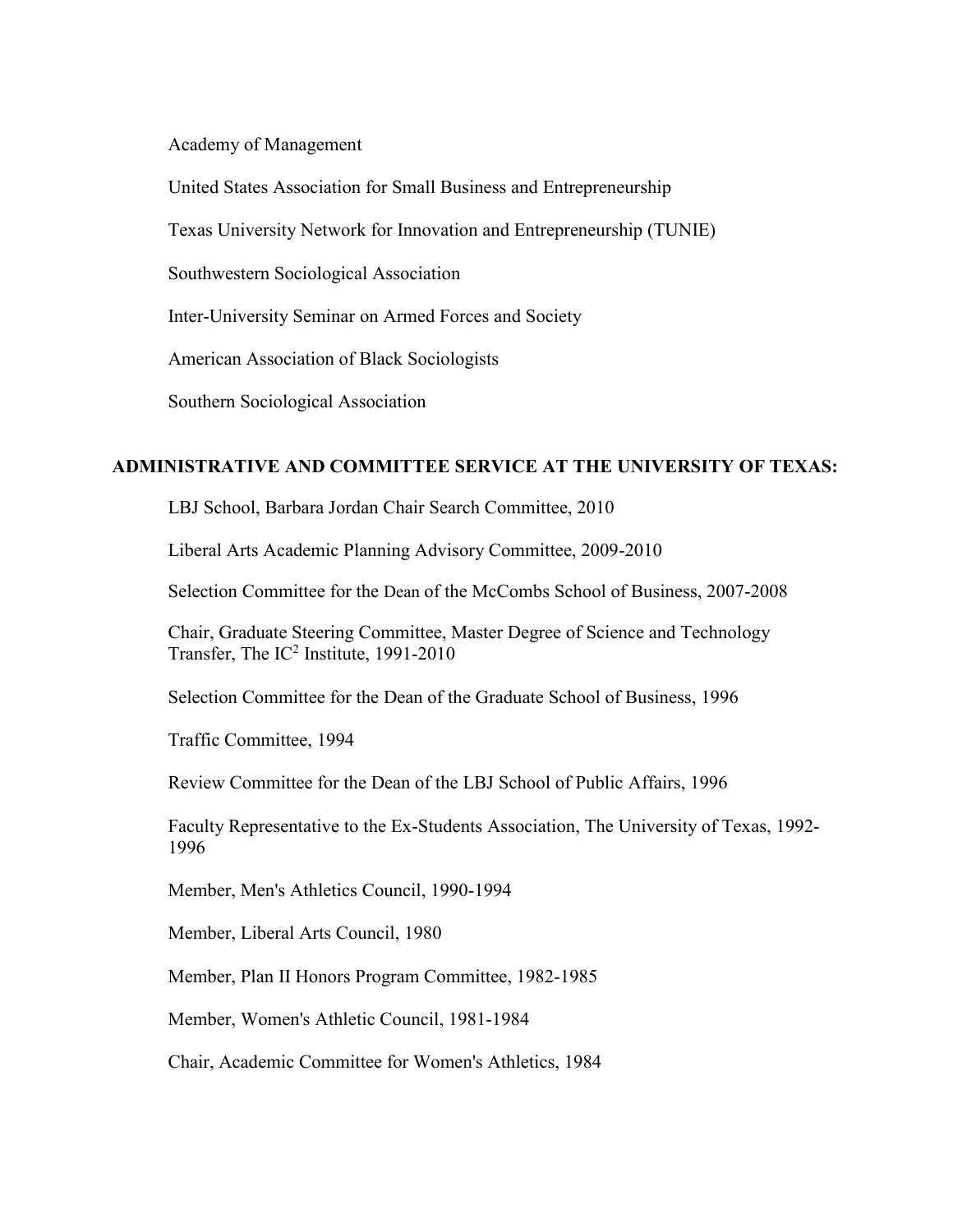Member, President's Committee to Review Women's and Men's Athletics, 1980

Member, President's Committee on Recruitment and Retention of Minority Students, 1987

President's Representative to the Committee for the Selection of Basketball Coach for Men's Intercollegiate Athletics, 1989

Chair, Advisory Committee for the Selection of Vice President for Student Affairs, 1989

President's Representative to the Committee for the Selection of Football Coach for Men's Intercollegiate Athletics, 1986

Member, Ad Hoc Presidential Committee to Select the Dean of Liberal Arts, 1991

Member, University Grievance Committee, 1990-present

Member, The Tolo Committee on the Relationship between Athletics and the University, 1990-1991

Member, The Study Abroad Academic Council, 1991-1994

Member, Faculty Advisory Committee for Men's Athletics, 1980-82

Member, University Multi-Cultural Committee, 1991

Departmental committees since 1980 (Executive Council, Graduate Studies Committee, Chair, Recruitment Committee)

#### **RESEARCH GRANTS:**

Travis County Research Grant, 2019. An Examination of HUD Policy: Race and Gender Neutral Evaluation in the Future

National Science Foundation Grant. Social Physics and the Study of Sociology. Under Review, 2016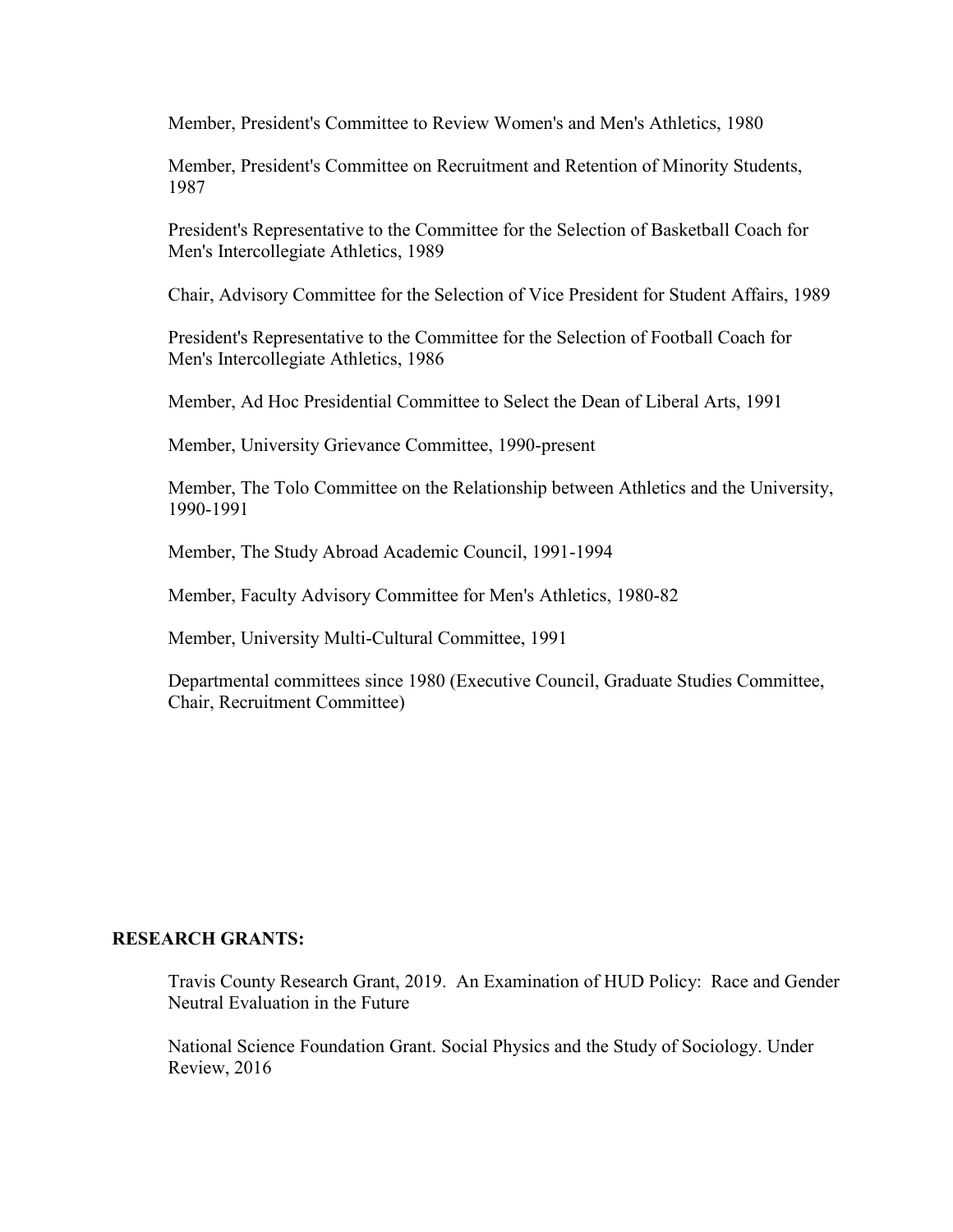National Academy of Humanities. Updating the Star-Creek Papers and Entrepreneurship. Under Review, 2016.

Grant to U.S. Department of Energy. This Car: A Drive-by-Wire Vehicle to Drive HEV Adoption. Under Review 2016

Ford Foundation Grant, 2016

IC² averages 12.5 million in grants a year.

John Sibley Butler, Kauffman Foundation, \$25,000 for project on Mexican American Business Survey.

John Sibley Butler, Kauffman Foundation, \$25,000 for book project on "An American Story: Mexican-American Wealth Creation."

John Sibley Butler and Jeffrey Martin, Kauffman Foundation, \$25,000 for "Case Studies and the Study of Entrepreneurship."

Patricia Gene Green, Nancy Carter, Paul Reynolds, Howard Richards (John Sibley Butler, Consultant), "The Influence of Founder's Race in the Start-Up Process." National Science Foundation, \$250,000, 2000

"Faculty Research Leave", The University of Texas, Austin. 1989

Standing on Shoulders: The Impact of Entrepreneurship on Future Generations, 1998, \$100,000

"The Impact of Entrepreneurship on Future Generations,"\$43,000, The Kauffman Foundation

"Self-Employment, Organizational Structure, and Community." \$50,000. The Kauffman Foundation 1995.

"What Civilian Society Can Learn from the Military in the Area of Race Relations," (With Charles C. Moskos). Funded jointly by the Rockefeller Foundation, The Ford Foundation and The Twentieth Century Fund, \$120,440, 1993-94.

"The Impact of Self-Help on Future Generations," The Donner Foundation, New York, New York, \$72,874, 1990.

"Entrepreneurship in America," Policy Research Institute, Lyndon Baines Johnson School of Public Affairs. "The Development of Entrepreneurship in America," \$5,000, 1988.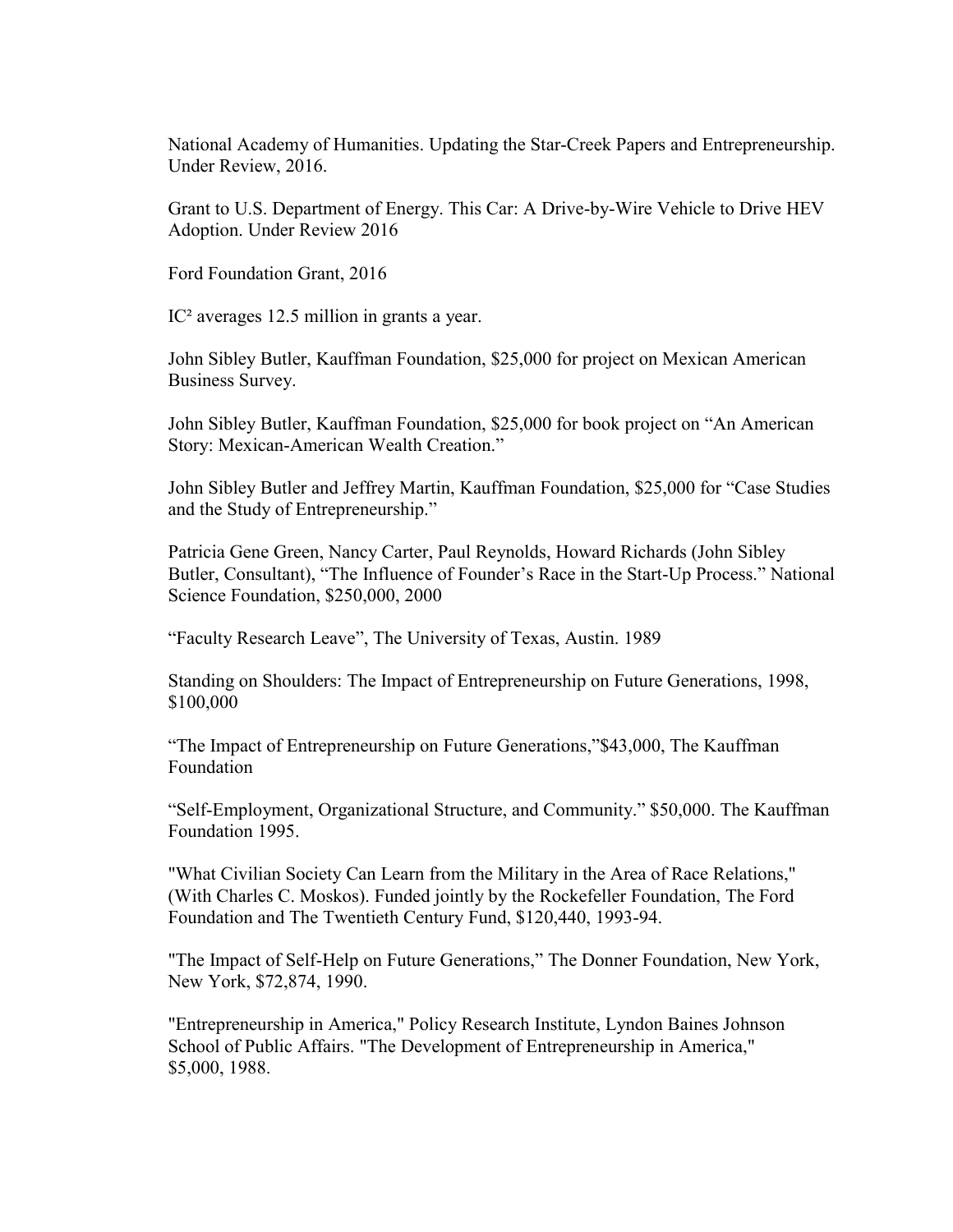Leadership, Cohesion and Values: Framework for Research in the U.S. Army (With John D. Blasir and Robert Phillips) \$70,000, 1987.

"The Impact of Veteran Status on Civilian Income, National Science Foundation (With Dudley Poston), \$60,000, 1980.

"Organizational Commitment and Log-Linear Analysis," Center for African and Afro-American Studies and Research, The University of Texas at Austin, \$2,000, 1980

| <b>RESEARCH AREAS:</b>                                                           | Formal Organizations/Organizational Behavior<br>Sociology of Economics (Special emphasis Organizations and<br>Entrepreneurship)                                                                                                                                                                                                                                                                                                                                                                                                              |
|----------------------------------------------------------------------------------|----------------------------------------------------------------------------------------------------------------------------------------------------------------------------------------------------------------------------------------------------------------------------------------------------------------------------------------------------------------------------------------------------------------------------------------------------------------------------------------------------------------------------------------------|
| <b>COURSES TAUGHT:</b>                                                           | Innovation and Entrepreneurship (Management/Sociology)<br>Technology Transfer and Entrepreneurship<br>Entrepreneurship and Incubation (Management/Sociology)<br>Corporate Diversity (Executive Education)<br>Research Methods with Computer Application (Sociology)<br>The Sociology of Entrepreneurship (Sociology)<br>Entrepreneurship (Graduate School of Business, MBA Program)<br>Civil-Military Relations (Sociology)<br>Formal Organizations (Sociology)<br>Technology Enterprise Design and Implementation (The $IC^2$<br>Institute) |
|                                                                                  | <b>Other Universities</b><br>Babson University, Entrepreneurship and Technology Transfer<br>University of Beijing, China, Entrepreneurship and Technology<br>Transfer<br>Rutgers University, Technology Transfer<br>Aoyama Gakuin University, Japan                                                                                                                                                                                                                                                                                          |
| <b>ENTREPRENEURIAL</b><br><b>CONSULTING: NEW</b><br><b>START-UPS (Selected):</b> | FirstDown Playbook<br>Glofish (Harvested)<br>Direct Line to Compliance<br>KissCam<br><b>PABS</b><br><b>HESCO Global Board Member</b>                                                                                                                                                                                                                                                                                                                                                                                                         |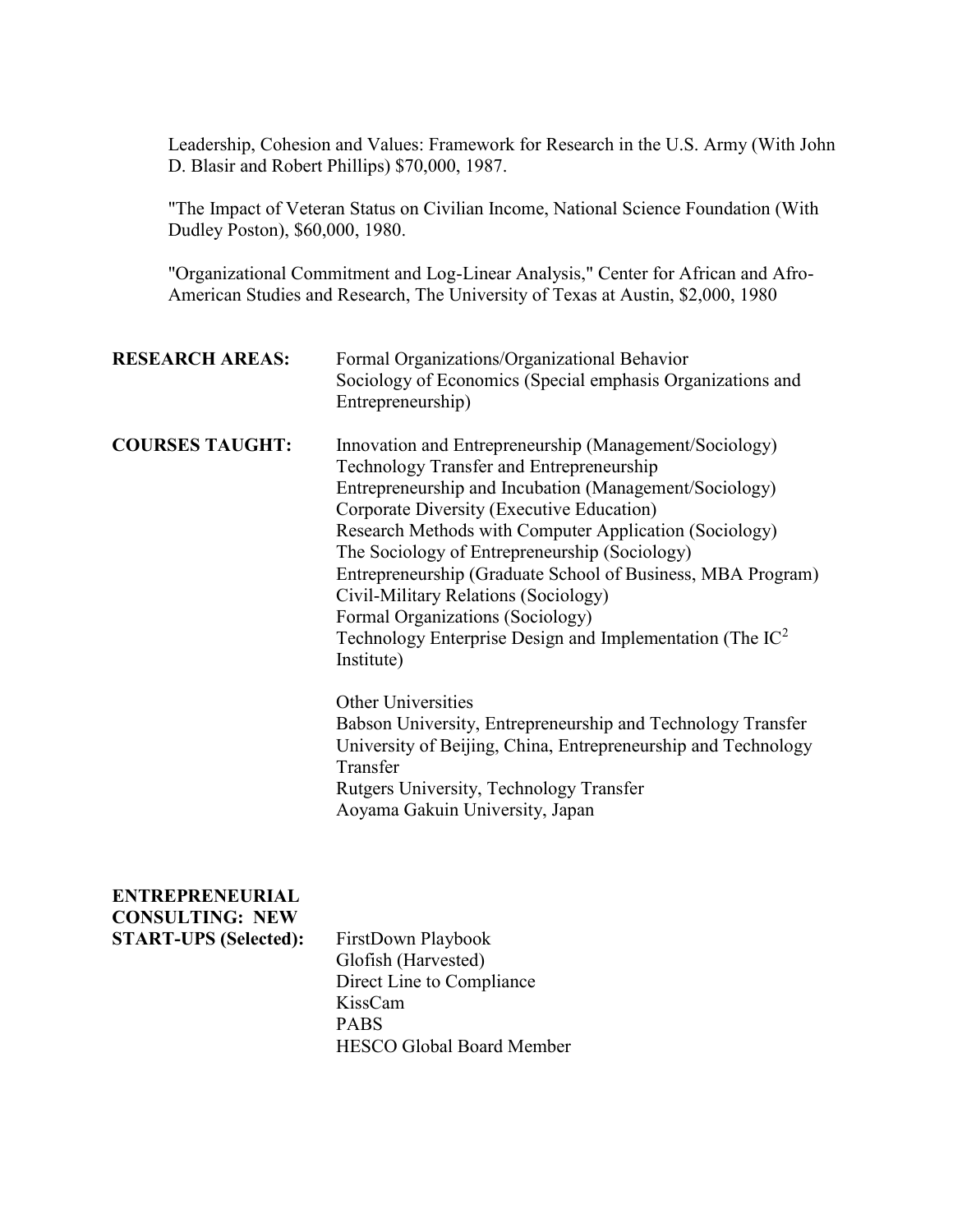| <b>MANAGEMENT</b>   |                                                                                                                                           |
|---------------------|-------------------------------------------------------------------------------------------------------------------------------------------|
| <b>CONSULTANT:</b>  | State Farm Insurance Companies, South Texas Region, 1991-<br>present                                                                      |
|                     | 512CMG Smart City Consulting                                                                                                              |
| <b>PROJECTS FOR</b> |                                                                                                                                           |
| <b>AMERICA:</b>     | Completed Incubator Project in Racine Wisconsin in 2017<br>Roxconn will bill 4B plant to interact with Incubator                          |
|                     | 2017 will work with the Venture Labs at NASA on Technology<br>Transfer                                                                    |
|                     | PI on major proposal to standardize the Power Grid in America.<br>Involves bringing together academia, business, government and<br>labor. |

# **WORK IN UNDER REVIEW/ PROGRESS**

#### **Under Review:**

Kimberly Hayser, John Sibley Butler, Brenda Moore. "American Indian Veteran Health in the National Survey of Veterans, Under Review, *Journal of Aging and Health Care.*

Rajiv Garg, John Sibley Butler, Bryan Stephens. "Where Do I Go From Here: Career Trajectories of Entrepreneurs Executives and Senior Jobs. Rejected by Org. Science. Revising to submit to another journal

# Forthcoming **In Progress:**

John Sibley Butler and Bryan Stephens, Managerial Science in the Connected Economy: The Impact of Social Physics (paper in preparation)

John Sibley Butler and Bryan Stephens, Location Choices of International High Tech Entrepreneurs: Impact on Regional Advantage (Theory done, equations on the way)

Candi Clem, John Sibley Butler and Rajiv Garg. The Impact of Social Physics on Marketing Investment and Financial Performance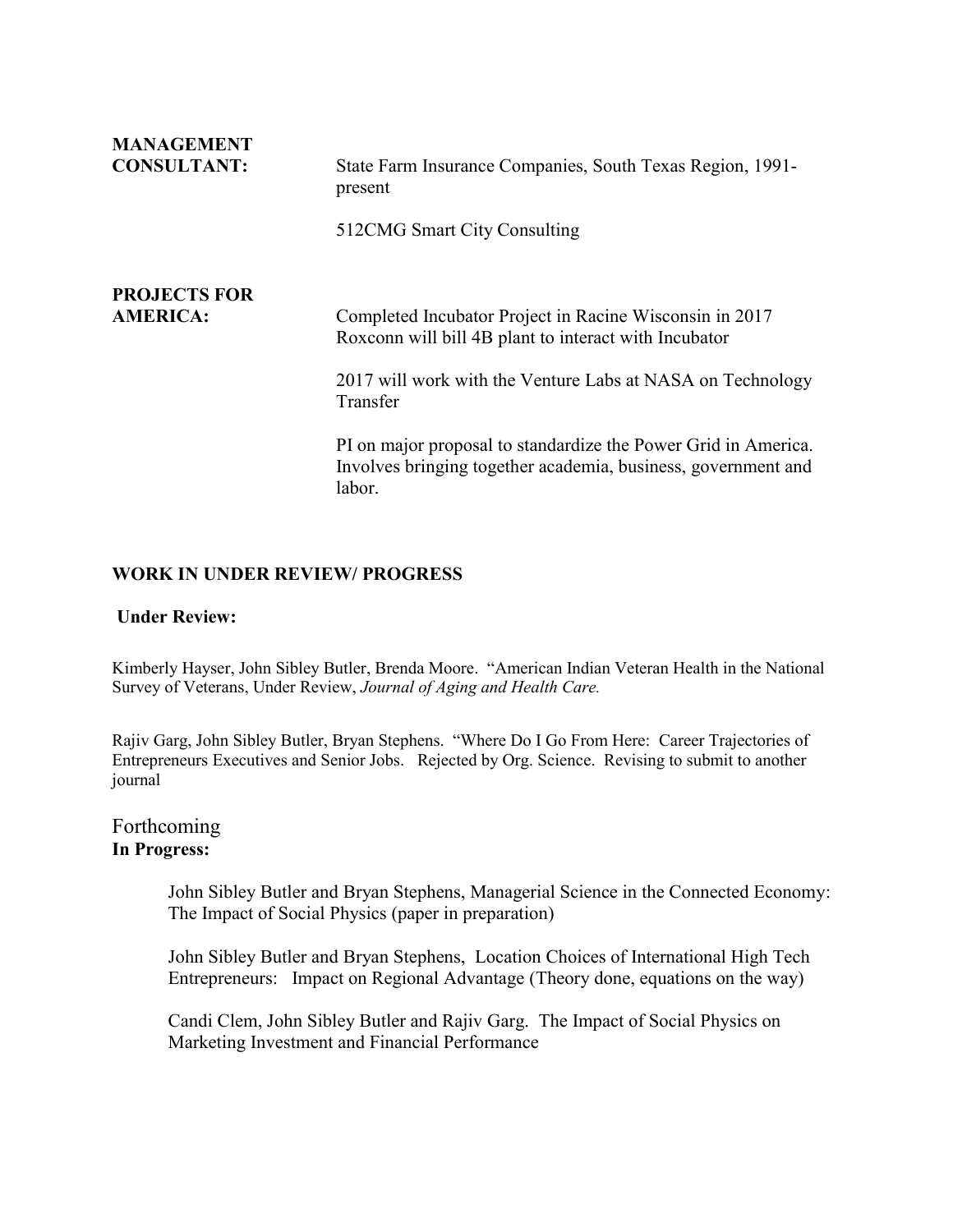Candi Clem, John Sibley Butler and Rajiv Garg. Social Physics: An Application to Customer Product Engagement and Customer Success

John Sibley Butler, James Schmidtke, Letisha Engracia Cardoso Brown and Bryan Stephen, "Old Southern Codes in New Legal Bottles: Race, Sexual Harassment and Organizational Science"

John Sibley Butler. *Revisiting the Star Creek Papers in Historic Context: A Memoir of Washington Parish and the Success of Future Generations through Entrepreneurship and Organizational Building* (This work "updates" Horace Mann Bond and Julian W. Bond's book (edited and published by Adam Fairclough, University of Georgia Press) with funding from the Ford Foundation. Have spoken to The University of Georgia Press, Athens, GA

# **PUBLICATIONS:**

### **A. Books and Research Monographs**

David V. Gibson and John Sibley Butler, "Creating and Sustaining High-Technology Development in Austin, Texas "The University of Texas at Austin," in Universities and Innovation Ecosystems: Case studies and policy implications," Lene Foss, David V. Gibson, and Bob Hodgson (Eds.), Routledge, Pubs. 2015 (cite2)

John Sibley Butler and David Gibson. Global Perspectives on Technology Transfer and Commercialization (Edward Elgar Publishing, UK, 2011)

Mark Rice, Patricia Gene Greene and John Sibley Butler. Business Eco-Systems, (Edward Elgar Publishing, UK, 2010)

John Sibley Butler, Alfonse Morales and David Torres, An American Story: Mexican American Entrepreneurship and Wealth Creation . (Purdue University Press, 2010).

John Sibley Butler. Entrepreneurship and Self-Help Among Black Americans: A Reconsideration of Race and Economics. State University of New York Press. (Second edition, release date January, 2005).

John Sibley Butler and George Kozmetsky (edited) Immigrant and Minority Entrepreneurship: Building American Communities and Economies (Greenwood/Praeger Publishers 2004)

Charles C. Moskos and John Sibley Butler. All That We Can Be: Black Leadership and Racial Integration the Army Way. Basic Books, 1996. Winner of The Washington Monthly Book Award. Best book for 1997.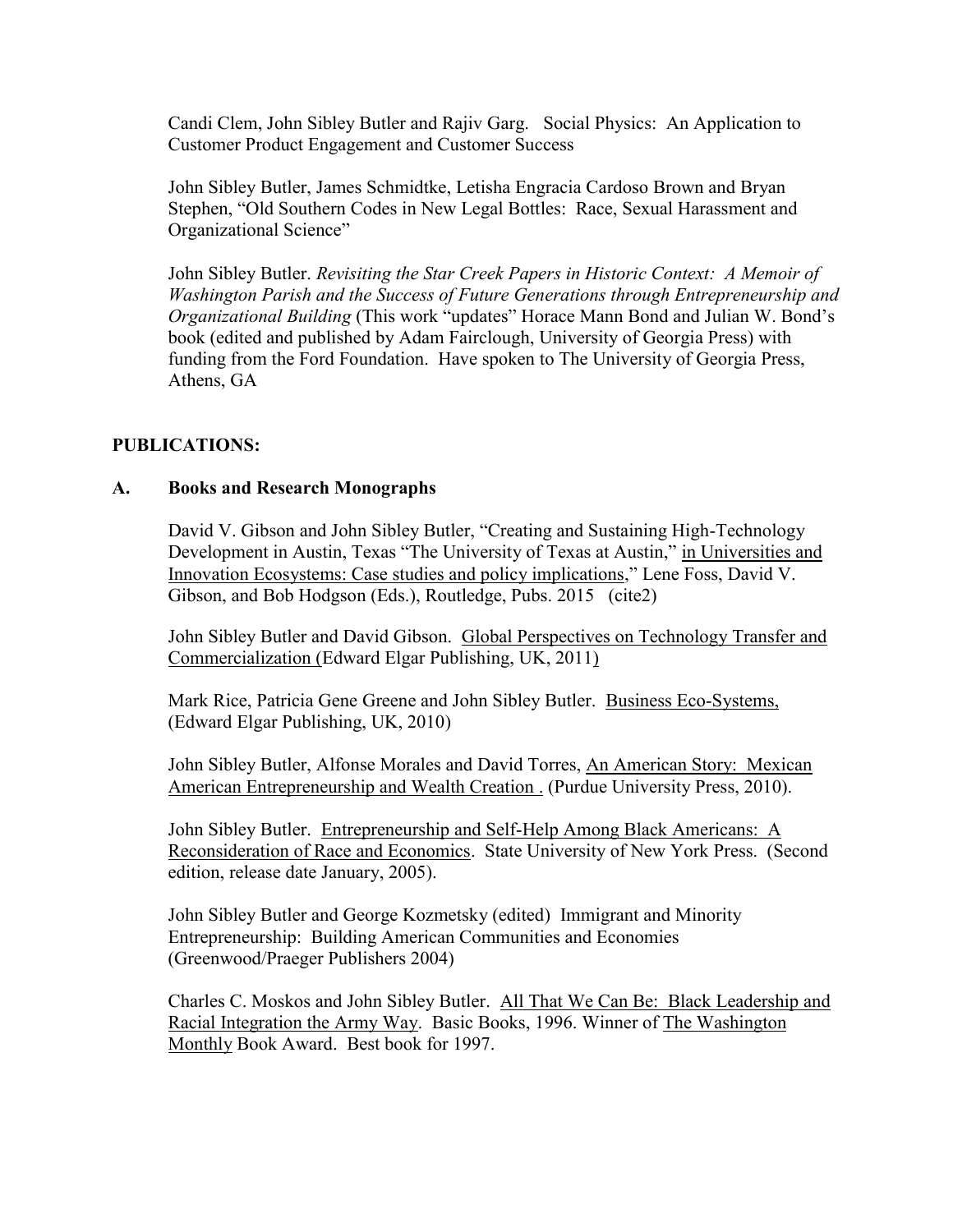John Sibley Butler. Entrepreneurship and Self-Help Among Black Americans: A Reconsideration of Race and Economics. State University of New York Press. 1991.

John Sibley Butler and Kenneth L. Wilson. "Entrepreneurial Enclaves in the African American Experience." NPI Policy Review Series. The National Center for Neighborhood Enterprise Neighborhood Policy Institute Publication Series. 1990.

John Sibley Butler. Inequality in The Military: The Black Experience. (Saratoga, California: 20th Century One Publishing - Scholarly Studies in Sociology and Psychology). RESEARCH MONOGRAPH**.** 1979.

John Sibley Butler, John Blair, Robert L. Phillips and Neil Schmitt. Framework for Research on Leadership, Cohesion and Values. Washington, D.C.: Army Research Institute for the Social and Behavioral Sciences. RESEARCH MONOGRAPH**.** 1987.

### **B.** Invited Introductions to Other Authors' Books

John Sibley Butler. Introduction to Gary M. Cadenhead's No Longer Moot: The Story of the Super Bowl of New Venture Competitions (Austin, Texas, Remoir)

John Sibley Butler. Introduction to Chi Anyansi-Archibong's (editor) African American Enterprises: Casebook Volume I of Nissan Fellows (North Carolina: Delaware State University and North Carolina A&T), 1998.

John Sibley Butler. Introduction to Mansel G. Blackford's On Board The USS Mason: The World War II Diary of James A. Dunn. Columbus, Ohio: Ohio State University Press, 1996.

John Sibley Butler. The Re-publication of Joseph Pierce's Negro Business and Business Education that was originally published in 1947. A new introduction and theoretical chapter is written to ground the research on business enterprise today. New York: Plenum. 1995.

John Sibley Butler, Introduction to Wilbur J. Scott's The Politics of Readjustment From Combat: Vietnam Veterans Since the War*.* New York: Aldine De Gruyter, 1993.

John Sibley Butler. Preface to Case Study of Successful African-American Owned and Operated Business. Edited by Chi Anyansi-Archibong.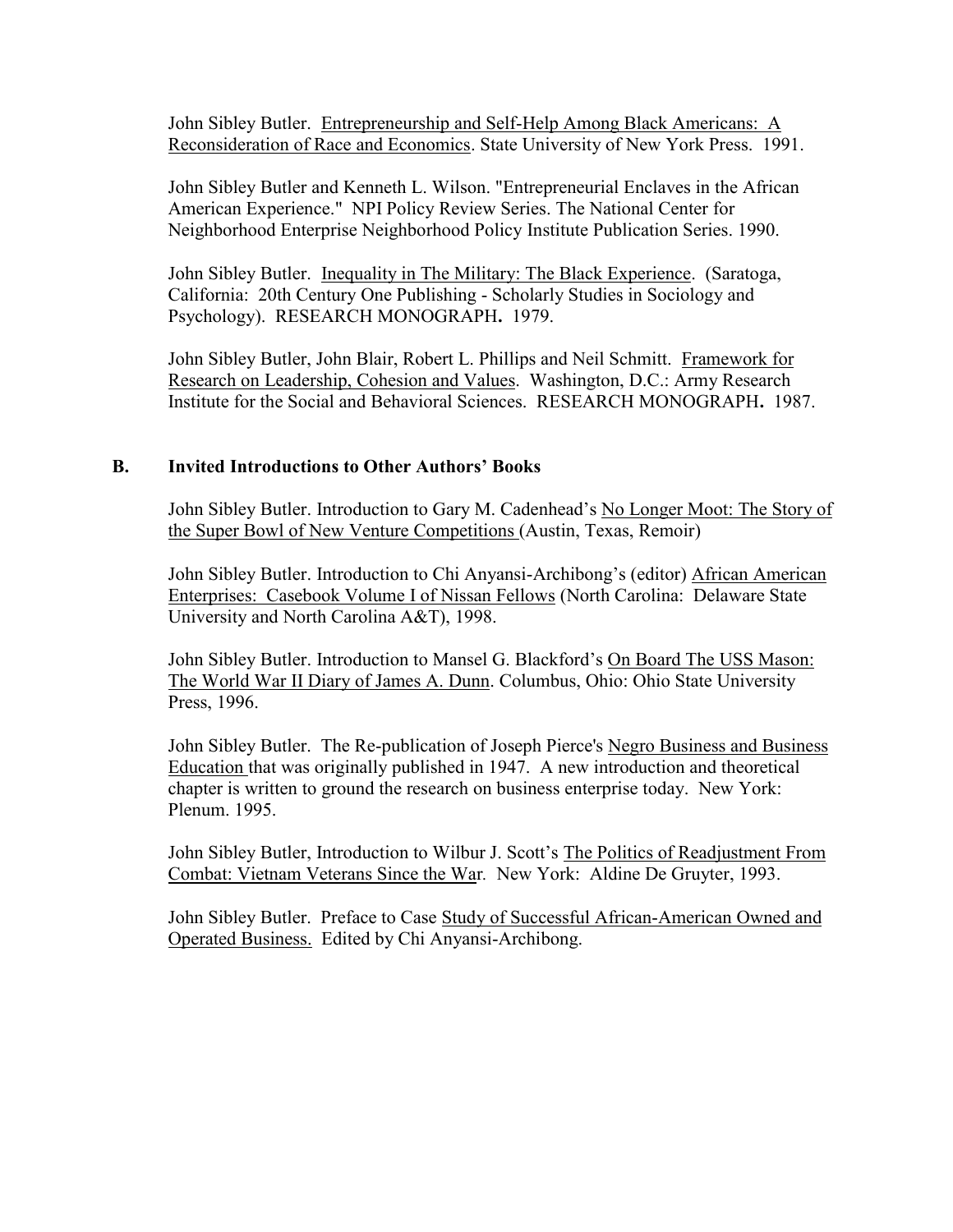# **C. Encyclopedia Contributions and Special Reports**

John N. Doggett, John Sibley Butler and Jay Whitman. A Report on How American Venture Firms and Incubators Evaluate Business Plans: For The Mitsubishi Research Institute, Inc. of Japan

John Sibley Butler. "The Military Experience of African Americans." The Oxford Companion to American Military History. February, 2000.

John Sibley Butler. "The Significance of Business Enclaves." Encyclopedia of African American Business, edited by Juliet E.K. Walker. Greenwood Publishing Group, Inc., 1999.

# **D. Entrepreneurship Theory and Practice**

John Sibley Butler, Rajiv Garg and Bryan Stephens. "Social Networks, Funding and Regional Advantages: An Empirical Analysis of Factors Influencing Movement of Entrepreneurs." *Information Systems Research*,2019.

John Sibley Butler, Bryan Stephens, Dave Gipson and Rajiv Garg. "Austin, Boston, Silicon Valley and New York: Quantitative Case Studies in the Location Choices of Entrepreneurs in Maintaining the Technopolis." *Journal of Technology Transfer*. 146 (219) 267-280.

Ori Swed and John Sibley Butler, "The Israeli Model of Hi-Tech Entrepreneurship Military Capital and the Hi-Tech Industry." Journal of Armed Forces and Society, 2013.

David V. Gibson and John Sibley Butler, Sustaining the Technopolis: The Case of Austin, Texas, *World Technopolis Review,* 2013 2: 64-81.

John Sibley Butler and David V. Gibson, "Research Universities in the Framework of Regional Innovation Ecosystems: The Case of Austin, Texas." In *Foresight-Russia*, vol. 7. No.2 2013. (Top Management in Russia)

Cobort Rhodes and John Sibley Butler, "Organizational Membership and Business Success: The Importance of Networking and Moving Beyond Homophily." (In *Challenge 2012)*

John Sibley Butler. "Diffusion Theory and Technology Transfer Systems: An Application of the IC2 Model, in Mark Rice, Patricia Gene Green and John Sibley Butler, Comparative Business Eco-Systems, (Cheltenham, Glos, UK: Edward Elger Publishing, 2010)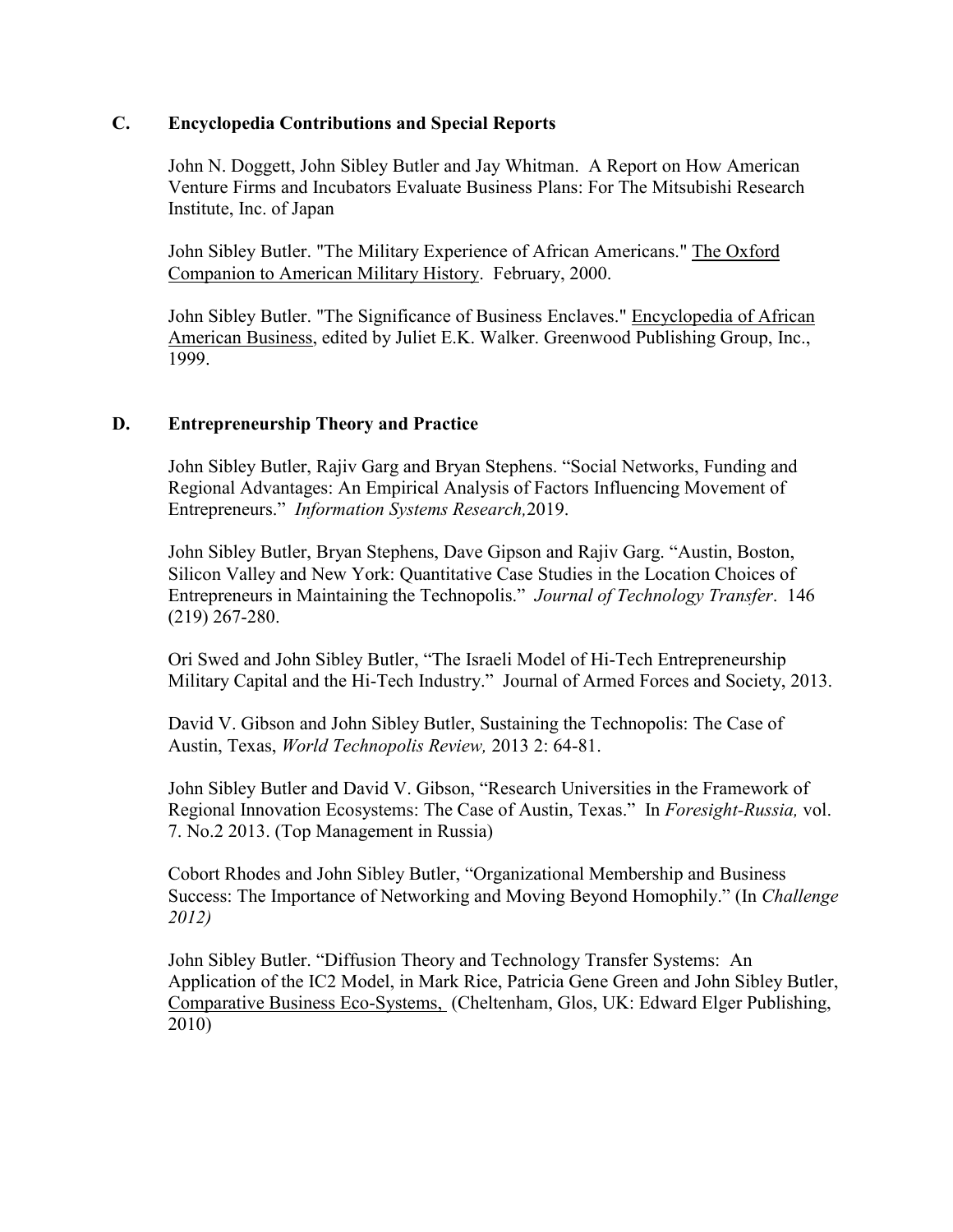William Cunningham and John Sibley Butler, "GloFish, Inc." in Roger Kerin and Robert Peterson, Strategic Marketing Problems: Cases and Comments. New Jersey: Prentice Hall - 12 Edition, 2010)

Greene, Patricia Gene and John Sibley Butler. The Sociology of Entrepreneurship as a Provider of Context. In Rice, M. and Habbershon, T. (Editors). *Entrepreneurship, Volume 3: Places and Policy*, Praeger Perspectives, Westport, CT: Praeger Publishers, an imprint of Greenwood Publishing Group (2006)

John Sibley Butler, "Entrepreneurship and Modes of Adaption," in Kenneth L. Robinson, Ralph D. Christy and Ntam Baharanyi, Empowering Rural Communities Through Entrepreneurship (Tuskegee, Alabama: Tuskegee University Press, 2004).

John Sibley Butler, "Regional Wealth Creation and the 21<sup>st</sup> Century: Women and "Minorities" in the Tradition of Simmel's Economic Strangers," in Shane, S. (ed.) *Creating Enterprise: University-Government Partnerships to Generate Economic Development Through Entrepreneurship*, Aldershot, UK: Edward Elgar, 2005

John Sibley Butler, "The Science and Practice of New Business Ventures: Toward a Theoretical Model of Wealth Creation and Prosperity through Entrepreneurship Growth and Renewal," in Harold Welsch (edited), *Entrepreneurship* (Routledge Press, 2004)

David V. Gibson, John Sibley Butler, and Tara Regan Keniry, "Creating and Sustaining the Technopolis in *Technology Base Growth in Sendi*," (Japan: 2004)

John Sibley Butler and Cedric Herring. "Ethnicity and Entrepreneurship," Sociological Perspectives. Vol. 34, Number 1, 1991. pp. 79-94 (Chosen as one of the classic studies in entrepreneurship and reprinted in Noris Krueger, *Entrepreneurship: Critical Perspectives on Business Management* (Routledge Press, 2003)

John Sibley Butler, "The Benefits and Mechanisms for Spreading Asset Ownership," in Thomas M. Shapiro and Edward N. Wolff (editors), Assets for the Poor (New York: Russell Sage Foundation, New York, 2001.

John Sibley Butler and Patricia Gene Greene, "Don't Call Me Small: The Contribution of Ethnic Enterprises to the Economic and Social Well Being of America," in Zoltan J. Acs (editor) Are Small Firms Important? Kluwer Academic Publishers, 1999 (Chapter 8**)**

Robert Rhodes and John Sibley Butler, "Understanding Self-Perceptions of Business Performance," in Journal of Developmental Entrepreneurship (March 2004).

John Sibley Butler, "Entrepreneurship Among Black Americans: A Theoretical Perspective on Modes of Adjustment and Entrepreneurial Education," in Southern Rural Sociology: *Vol. 20, No, 2, pp. 24-43.*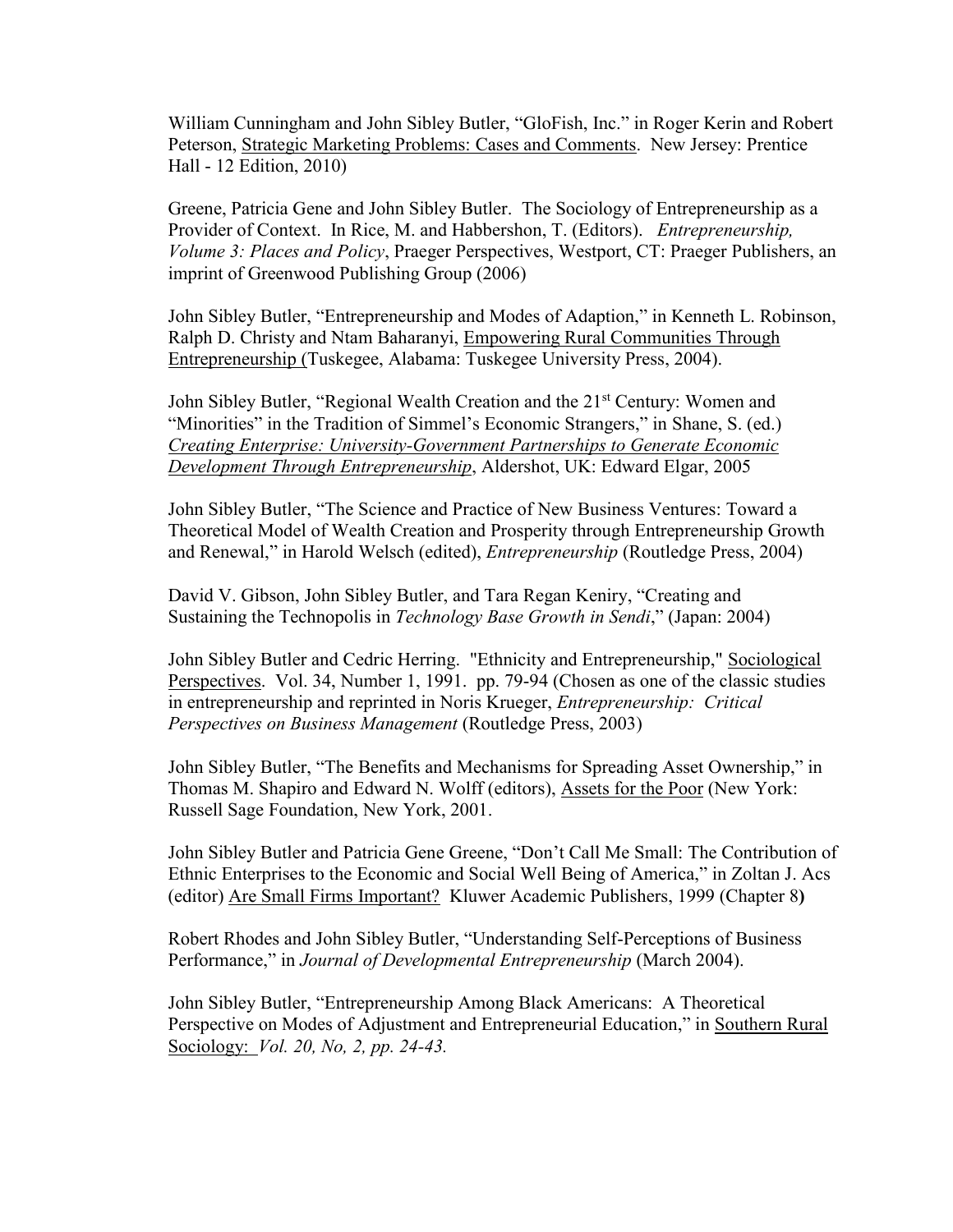John Sibley Butler and Patricia Gene Green, "Entrepreneurship and Wealth Building: From Pakistani/Ismaili Enterprise." in Frontiers of Entrepreneurial Research (Wellesley Massachusetts: Center for Entrepreneurial Studies, 1997), 242-253.

John Sibley Butler. "Entrepreneurship and the Advantages of the Inner City: How to Augment the Porter Thesis" Review of Black Political Economy Winter, 1996 Volume 24, Nos. 2-3, pp. 39-49.

John Sibley Butler. "Why Booker T. Washington Was Right: A Reconsideration of Race and Economics," in Thomas D. Boston (edited). A Different Vision: African American Economic Thought. London and New York: Routledge, 1997.

John Sibley Butler and Patricia Gene Greene. "Ethnic Entrepreneurship: The Continuous Rebirth of American Enterprise," in Donald L. Sexton and Raymond W. Smilor (Edited) The State of The Art of Entrepreneurship (Upstart Publishing Company, 1997), pp. 267- 290.

John Sibley Butler. "Entrepreneurship and the Advantages of the Inner City: How to Augment the Porter Thesis" Review of Black Political Economy Winter, 1996 Volume 24, Nos. 2-3, pp. 39-49.

Patricia Gene Greene and John Sibley Butler. "The Ethnic Community as a Natural Business Incubator." Journal of Business Research. Volume 36, 1996, pp. 51-58.

John Sibley Butler. "The Historical and Continuing Significance of Philanthropy: A Case Study," Alternatives in Philanthropy August, 1995.

John Sibley Butler. "Myrdal Revisited: The Negro in Business: The Professions, Public Service and Other White Collar Occupations," in Daedalus: Journal of the American Academy of Arts and Sciences. January, 1995. pp. 199-221. Reprinted in Obie Clayton, *An American Dilemma Revisited* (Russell Sage, 1995), pp. 138-168.

John Sibley Butler. "Race, Entrepreneurship, and the Inner City," USA Today: The Journal of The American Scene, January, 1995, pp. 26-29.

John Sibley Butler and Cedric Herring. "Ethnicity and Entrepreneurship," Sociological Perspectives. Vol. 34, Number 1, 1991. pp. 79-94.

John Sibley Butler and Robert Woodson, Jr. "The Greenwood Section of Tulsa: The Legacy of Self-Help," in Agenda: The Alternative Journal of Critical Issues. Vol. 2, 1991. pp. 2-9.

John Sibley Butler. "Self-Help and Adjustment to American Society," in Agenda: The Alternative Journal of Critical Issues. Volume 1, Number 1, 1990. pp. 2-6.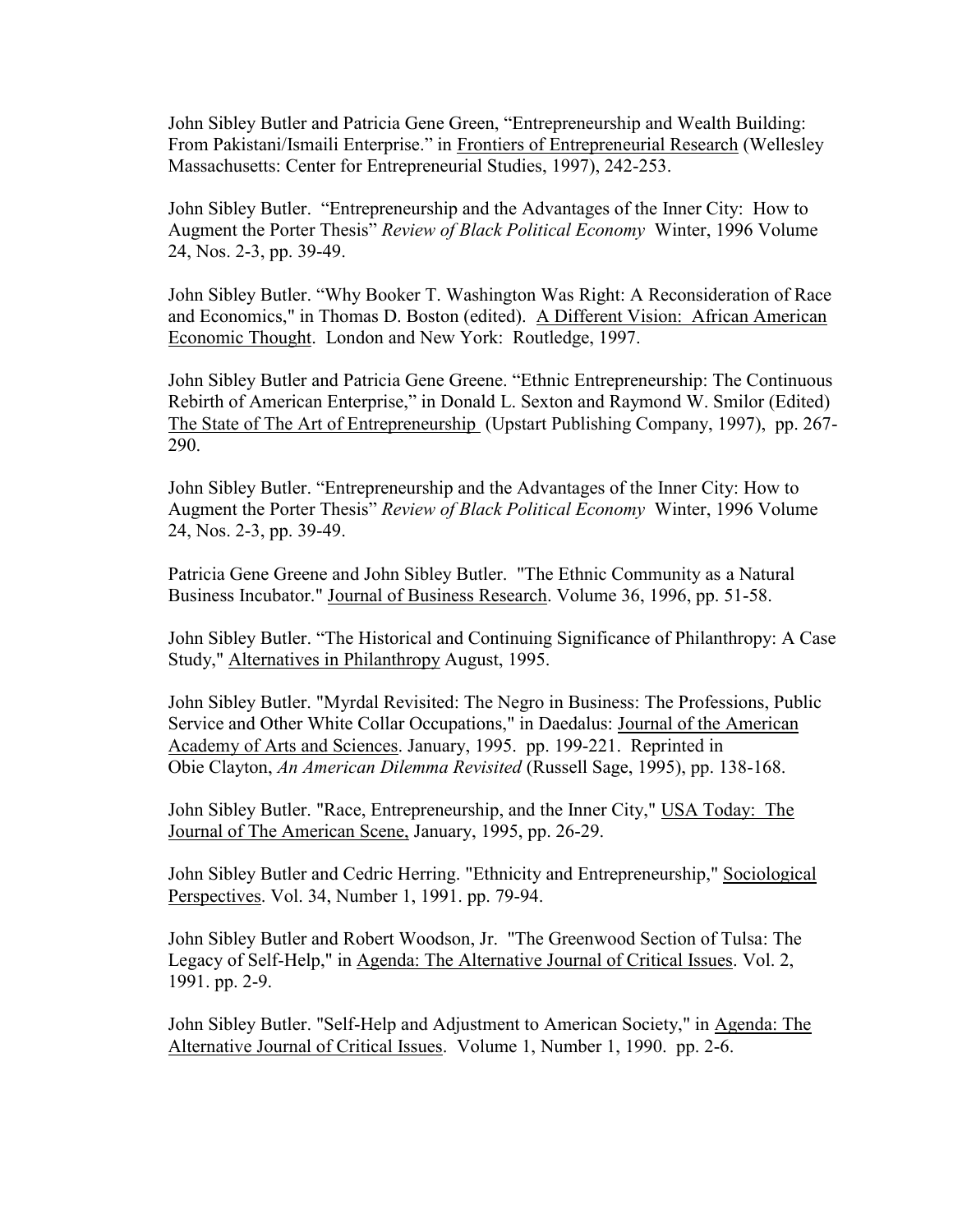John Sibley Butler. "Resurrecting Black Business in America," The World & I (The Washington Times Corporation). September, 1990. pp. 128-134.

John Sibley Butler. "For Black Prosperity: The Need for Black Business," Current. January, 1991, p. 10 (Reprinted from the above World & I article - September 1990 with title change)

John Sibley Butler and Kenneth L. Wilson. "Entrepreneurial Enclaves: An Exposition into the Afro-American Experience," National Journal of Sociology. Winter, 1989.

### **Organizational Science and Analysis**

Ori Sweda, Connor McDevitt Sheehan, John Sibley Butler. "The Digital Divide among Veterans: Differences in Self-Reported Health by Internet Usage´*Journal of Armed Forces and Society*, 2018

John Sibley Butler and Bryan Stephens. "Who are the Private Military and Security Contractors? A Window to a New Profession", in *The Sociology of Privatized Security*, Ori Swed and Thomas Crosbie (editor). Routledge Press: 2018

Bryan Stephens, Wenhong Chen, John Sibley Butler. Bubbling Up the Good Ideas: A Two-Mode Network Analysis of an Intra-Organizational Idea Challenge. *Journal of Computer-Mediated Communication.* Volume 21 Issue 3, May 2016

*Connor M. Sheehan, Robert A.* Hummer, Brenda L. Moore, Kimberly R. Huyser and John Sibley Butler, "Duty, Honor, Country, Disparity: Race/Ethnic Differences in Health and Disability Among Male Veterans," Population Research Policy Review: 21 March 2015

John Sibley Butler and James Schmidtke, "Theoretical Traditions and the Modeling of Sexual Harassment in Organizations: The Military as Data, (J*ournal of Armed Forces and Society, 2010)*

John Sibley Butler and Carol A. Mutter, "Military Manpower Requirements," in *Attitudes, Aptitudes, and Aspirations of American Youth: Implications for Military Recruitment* edited by Paul Sackett and Anne Mavor (National Research Council of the National Academies: The National Academies Press, 2002). Note: This is a work that was done by eight scholars for the National Research Council. We meet for four years to complete the work. Chapters do not have the name of individual authors but rather appear as one book. Although we all contributed to the work, we were responsible for individual chapters.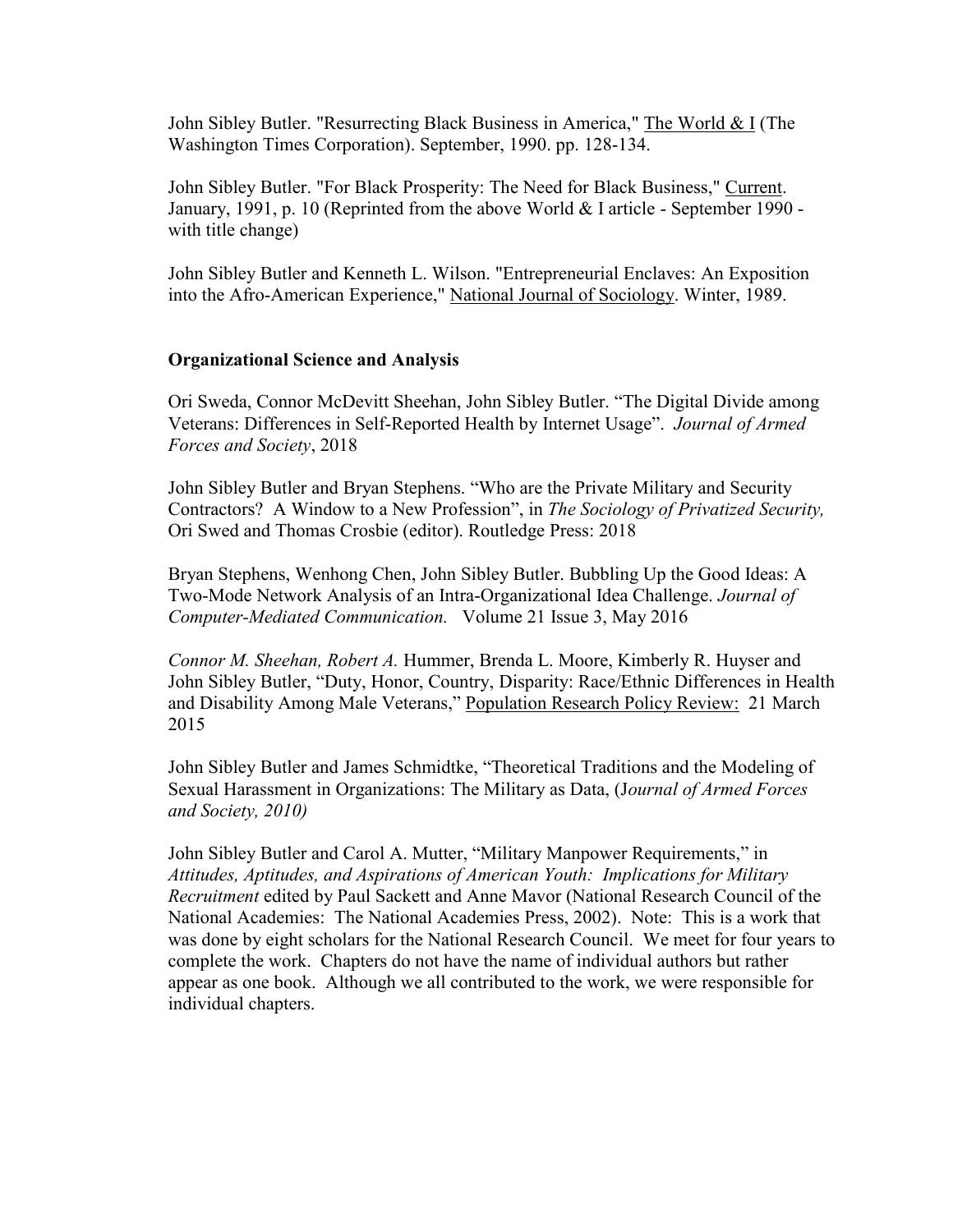Wilkinson, Doris and John Sibley Butler. 2002. "The Clinical Irrelevance and Scientific Invalidity of the "Minority" Notion: Deleting it for the Social Science Vocabulary." *Journal of Sociology and Social Welfare* June Volume XXIX, Number 2.

John Sibley Butler. 2002. "Military Organizations: Best Practices and the Status of Black America," in The State of Black America: Opportunity and Equality=One America (Washington, D.C.: National Urban League Press).

John Sibley Butler and Charles C. Moskos, "Labor Force Trends: The Military as Data," In Neil J. Smelser, William Julius Wilson and Faith Mitchell (editors), America Becoming: Racial Trends and Their Consequences (National Research Council, Commission on Behavioral and Social Sciences, National Academy Press, 20001).

Charles C. Moskos and John Sibley Butler, "Overcoming Race: Army Lessons for American Society," in Phyllis Moen, Donna Dempster-McClain, and Henry A. Walker (eds.), A Nation Divided: Diversity, Inequality and Community in American Society (Ithaca New York: Cornell University Press, 1999) pp. 189-209.

John Sibley Butler. "The Constitution and Achievement in American Society," in Liberty Under Law: American Constitutionalism Yesterday Today and Tomorrow (edited by Kenneth L. Grasso and Cecilia Rodriguez Castillo). New York; University Press of America, 1997, 223-233.

John Sibley Butler. "Why Booker T. Washington Was Right: A Reconsideration of Race and Economics," in Thomas D. Boston (edited). A Different Vision: African American Economic Thought. London and New York: Routledge, 1997.

John Sibley Butler. "Organizational Theory and the Changing Requirements of the Military," in Robert Phillips (edited) Future Soldiers and the Quality Imperative (United States Army Recruiting Command, Fort Knox, Kentucky, 1996).

John Sibley Butler. "The Return of Open Debate," Society, Volume Thirty-Three, Number Three, March/April March, 1996, pp. 17-18.

John Sibley Butler. "It's Not Academic: It's Competition," Social Science Quarterly, Volume 67, Number 2 June, 1995.

John Sibley Butler. "Homosexuals and the Military Establishment," in Society. November/December 1993. pp. 13-21.

John Sibley Butler. "Affirmative Action in the Military," The Annals. September, 1992. pp. 196-206.

John Sibley Butler. "The Roots and Role of the Black Church, "in Agenda: The Alternative Journal of Critical Issues. Vol. 2, No. 2, 1992 (Reprinted from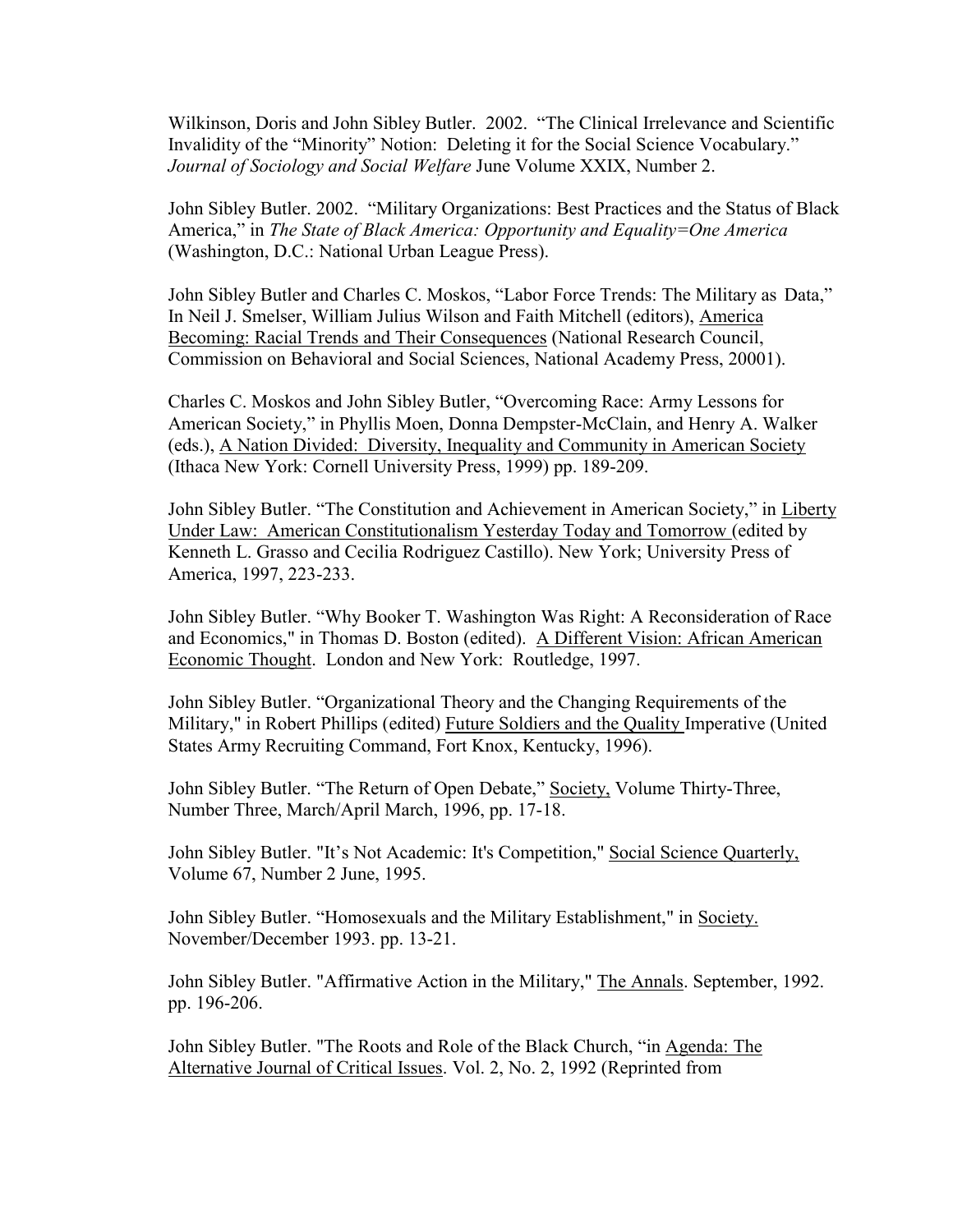Entrepreneurship and Self -Help Among Black Americans: A Reconsideration of Race and Economics).

John Sibley Butler and Margaret Anne Johnson. "Attitudes of Americans Towards Issues of Military Service," Journal of Political and Military Sociology. Volume 19 (Winter), 1991. pp. 273-291.

John Sibley Butler. "Desegregation and the Quality of Education," The World and I. (The Washington Times Corporation). January, 1991.

John Sibley Butler. "Military Institutions and Social Integration: The Case of America," In Ethnicity, Integration, and the Military. Edited by Henry Dietz, Jerrold Elkin, and Andrew Riteze. Boulder, Colorado: Westview Press. 1991. pp. 27-50.

John Sibley Butler. "The Sociology of Multiple Identities: A Comparative Analysis," Society. Volume 27, Number 4 May/June, 1990. pp. 8-13.

John Sibley Butler. "Test Scores and Evaluation: The Military as Data," in Test Policy and the Politics of Opportunity: The Workplace and The Law. Edited by Bernard Gifford. Boston: Kluwer Academic Publishers. 1989

Charles C. Moskos and John Sibley Butler. "The Military Since World War II," in a Special Report for The National Academy of Sciences. 1989.

John Sibley Butler. "The Institutional-Occupational Thesis: Implications for Race Relations," in Charles C. Moskos, Jr. and C. Wood, The Military: Just Another Job. Pergamon Press. 1988.

Malcolm D. Holmes and John Sibley Butler. "Status Inconsistency, Racial Separatism and Job Satisfaction," Sociological Perspectives. Vol. 30. No. 2, April, 1987. pp. 201- 224.

John Sibley Butler. "Social Research and Scholarly Interpretation," Society. Volume 24, Number 2, January-February, 1987. pp. 13-18.

Dudley L. Poston, Jr., Mady Wechsler Segal, and John Sibley Butler. "The Influence of Military Service on the Civilian Earning Patterns of Female Veterans: Evidence From The 1980 Census," in Women In the United States Armed Forces. Edited by Nancy Goldman. Chicago: Inter-University Seminar on Armed Forces and Society. 1984.

John Sibley Butler and Malcolm D. Holmes. "Race, Separatist Ideology and Organizational Commitment," in Social Science Quarterly. March, 1984. Pp.138-149.

John Sibley Butler and Malcolm D. Holmes. "Changing Organizational Structure and the Future of Race Relations in the Military," in Conscripts and Volunteers: Military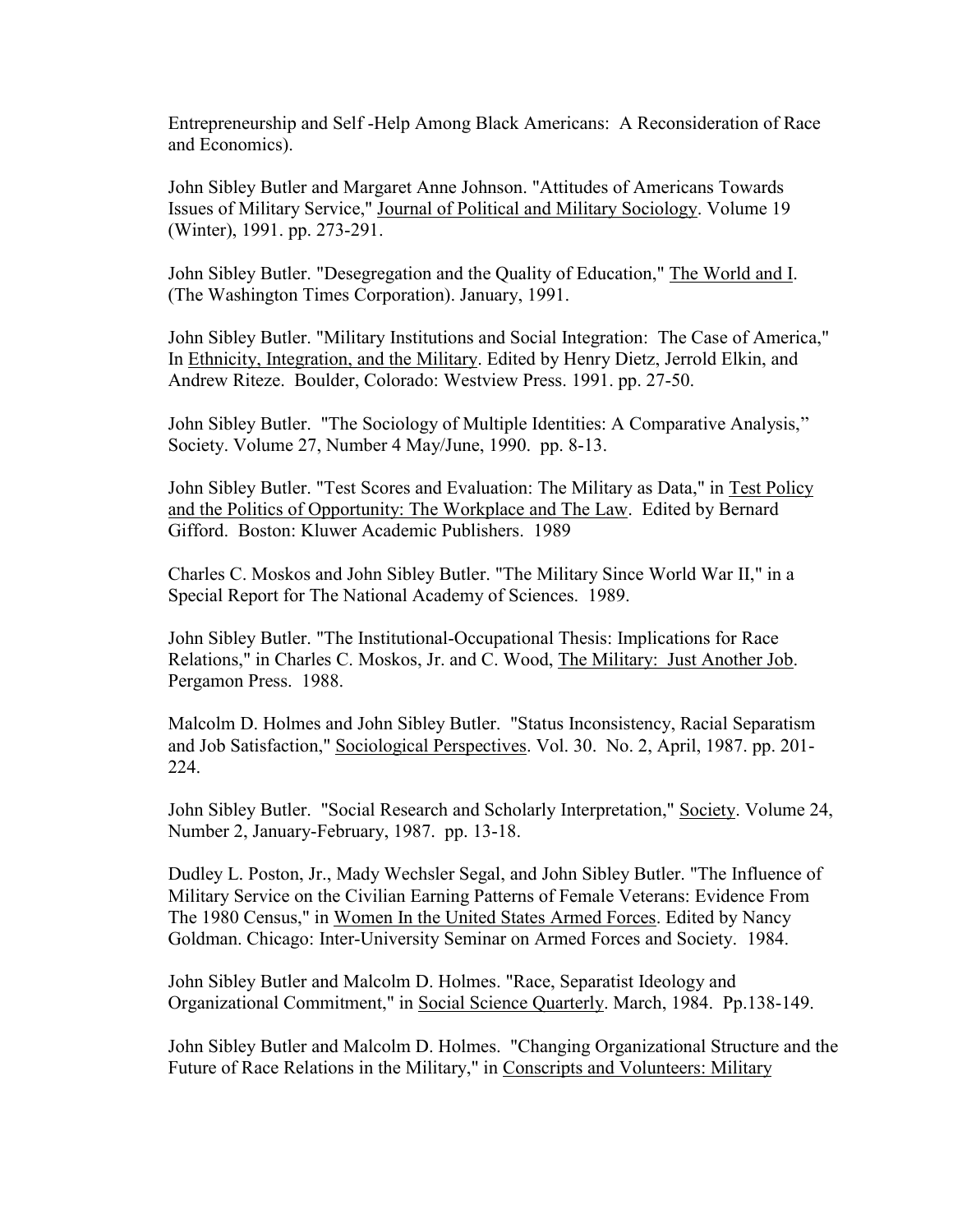Requirements, Social Justice, and The All-Volunteer Force. Edited by Robert K. Fullinwider. (New York: Rowan and Littlefield): 167-177. 1982.

John Sibley Butler and Malcolm D. Holmes. "Perceived Discrimination and the Military Experience," in Journal of Political and Military Sociology 9 (spring): 17-30. 1981.

John Sibley Butler. "Race and the All-Volunteer Force," in Armed Forces and Society (Summer): 586-613. 1980.

John Sibley Butler and Kenneth L. Wilson. "The American Soldier Revised," Social Science Quarterly 61:337-338. 1980.

John Sibley Butler. "Military Attainment: Universalistic or Particularistic," in Journal of Political and Military Sociology 7 (Spring): 143-145. 1979.

John Sibley Butler. "Inequality in the Military Revisited," in American Sociological Review (August): 607-610. 1978.

John Sibley Butler. "Enlisted Promotion Rates: A Methodological Note," in Journal of Political and Military Sociology (spring): 75-77. 1978.

John Sibley Butler and Rose Brewer. "The Promotion of Enlisted Women," in Journal of Armed Forces and Society (summer): 679-687. 1978.

John Sibley Butler. "Institutional Inequality: Viable Perspective or Intellectual Bogey," in Journal of the Black Sociologist 7 (spring/summer): 5-25. 1978.

John Sibley Butler. "Institutional Racism: The Problem is Explanation," in Journal of the Black Sociologist 7 (spring/summer): 31-37. 1978.

John Sibley Butler and Kenneth L. Wilson. "The American Soldier Revisited: Race and the Military," in The Social Science Quarterly 19 (autumn): 626-638. 1978.

John Sibley Butler. "Inequality in the Military: An Examination of Promotion Time for Black and White Enlisted Personnel," in American Sociological Review 41 (October): 807-818. 1976.

John Sibley Butler. "Assessing Black Enlisted Participation in the Army," in Social Problems 23 (June): 558-566. 1976.

Alvin J. Schneider and John Sibley Butler. "Race and the All-Volunteer System," in Journal of Armed Forces and Society 2 (May): 421-423. 1976.

Lodis Rhodes and John Sibley Butler. "Sport and Racism: A Contribution to Theory Building in Race Relations," in Social Science Quarterly 55 (March): 919-925. 1975.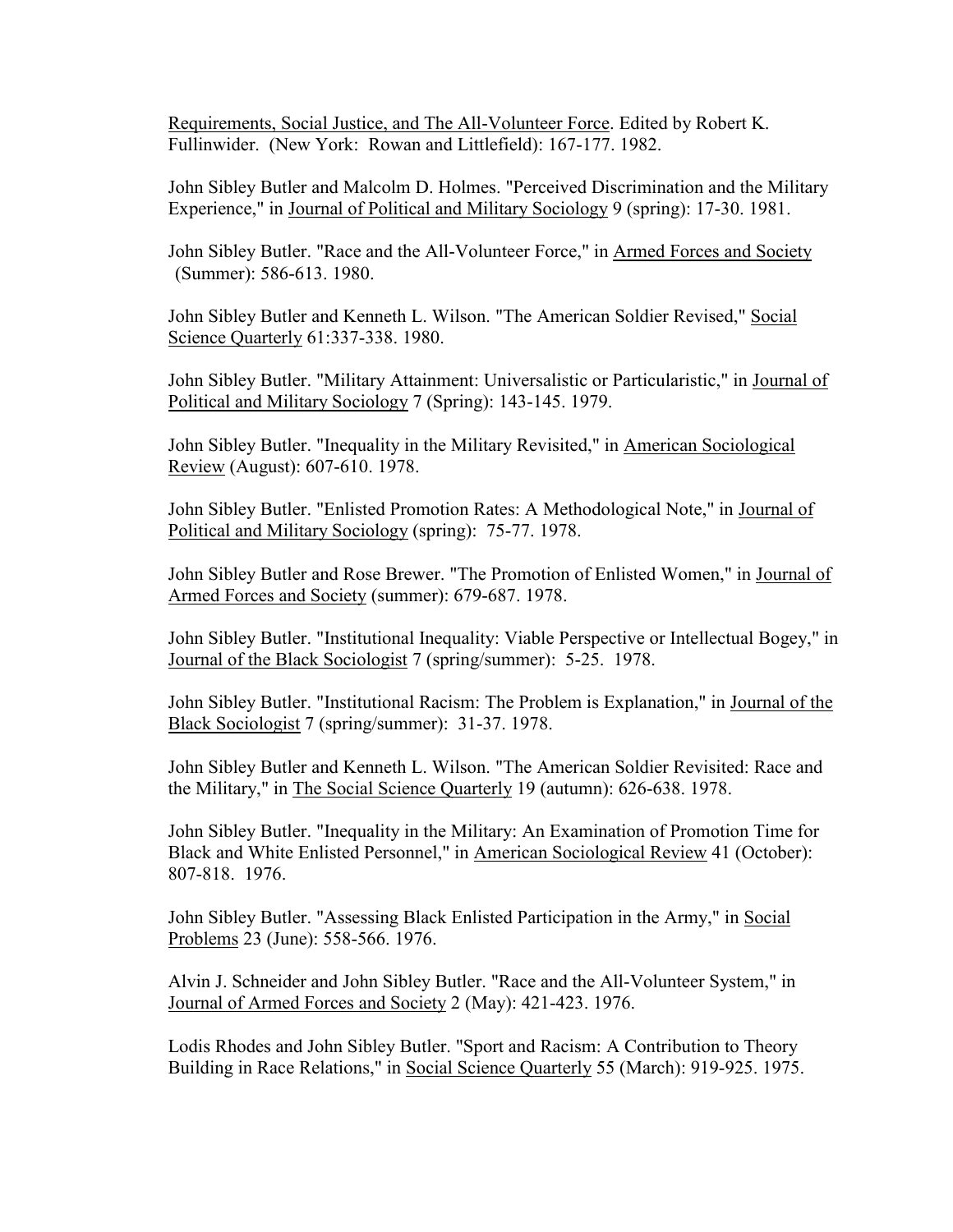John Sibley Butler. "Black Educators in Louisiana: A Question of Survival," in Journal of Negro Education (Winter): 9-24. 1974. (Reprinted in *Louisiana Purchase Bicentennial Series: Louisiana Education into the Integration Era,* Volume 18 (Lafayette, La: *Centre G¶(WXGHV Louisianaises,* 2003).

# **E. SELECTED BOOK REVIEWS**

John Sibley Butler. *Race Self-Employment and Upward Mobility: An Elusive American Dream,* in Journal of Small Business Economics, 12: 183-188, 1999 Review Essay

John Sibley Butler. Black Valor: Buffalo Soldiers and the Medal of Honor, 1870-1898. *Military History of the West,* pp. 106-107.

John Sibley Butler. Enterprising Southerners. H-Net Reviews. H-Net Humanities & Social Sciences OnLine.

John Sibley Butler. Out of America: A Black Man Confronts Africa in Society.

John Sibley Butler. Black Entrepreneurs in America: Stories of Struggle and Success by Michael D. Woodard and Black Corporate Executives: The Making and Breaking of a Black Middle Class by Sharon M. Collins, in Contemporary Sociology

John Sibley Butler. The Culture of Disbelief by Stephen L. Carter in Society (1996).

John Sibley Butler. Project Clear: Social Research and the Desegregation of the United States Army. Edited by Leo Bogart, in Public Opinion Quarterly. 1995, pp. 645-647.

John Sibley Butler. The New Conscientious Objection: The Secularization of Objection to Military Service by Charles C. Moskos and John W. Chambers, eds. Contemporary Sociology.

John Sibley Butler. National Service: Pro & Con. Edited by Williamson M. Evers. in Contemporary Sociology.

John Sibley Butler. Left Face: Soldier Unions and Resistance Movements in Modern Armies by David Cortright and Max Watts. New York: Greenwood Press. Contemporary Sociology.

John Sibley Butler. Race: Twentieth-Century Dilemmas - Twenty-First Century Prognoses by Winston A. Van Horne (edited). Contemporary Sociology. pp. 198-199. March, 1991.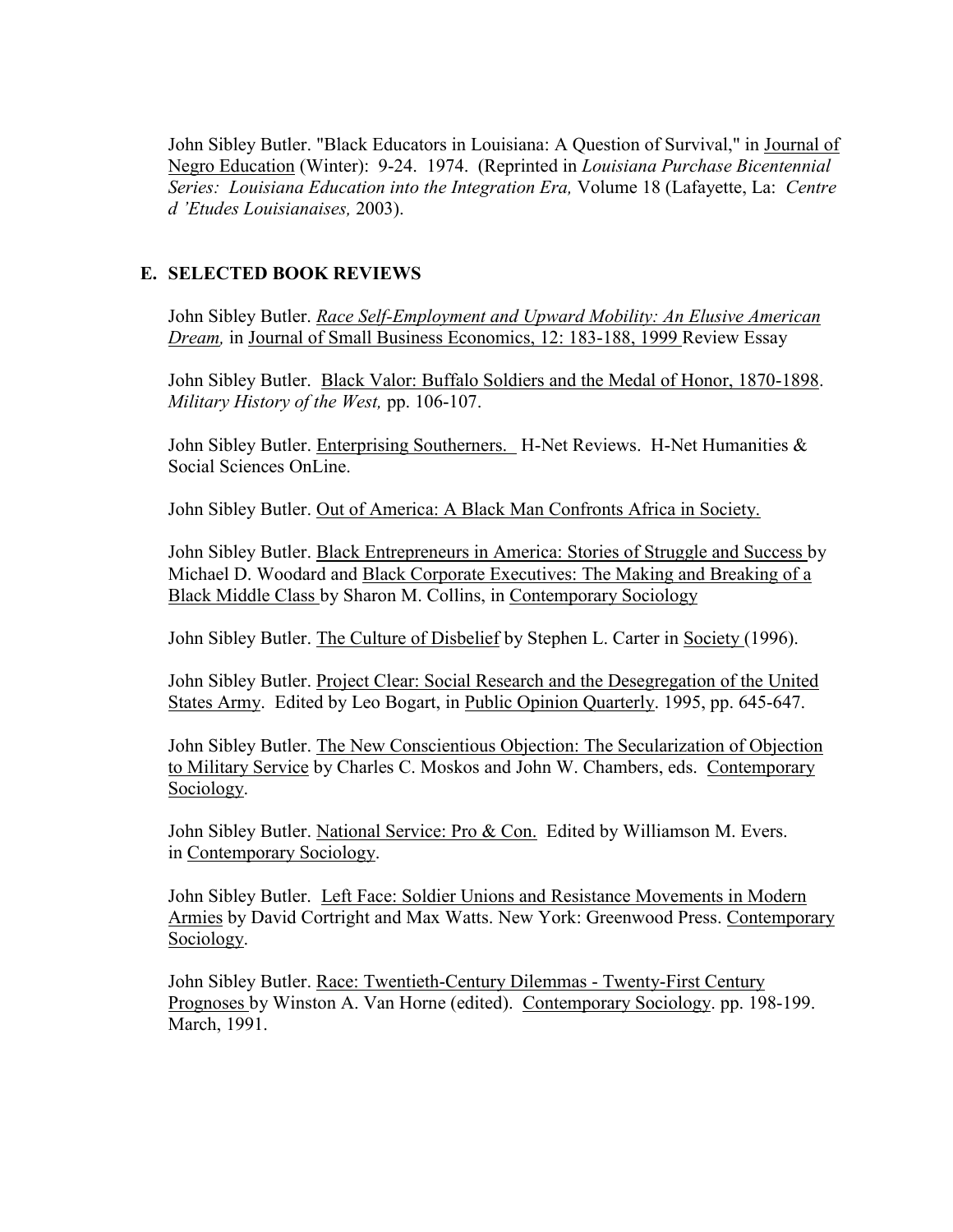John Sibley Butler. Policing Multi-Ethnic Neighborhoods: The Miami Study and Findings for Law Enforcement in the United States. in Social Forces. March, pp. 962- 965.

John Sibley Butler. Who Serves in Contemporary Sociology. May, 1989. pp. 382-384.

John Sibley Butler. The Reconstruction of Patriotism by Morris Janowitz. In Journal of Political and Military Sociology. 1986.

John Sibley Butler. Minorities and the Military by Warren L. Young. Contemporary Sociology. January, pp. 83-84. 1984.

John Sibley Butler. Minorities in the Military: Reply to Cosner & Cosner. Contemporary Sociology. 1984

John Sibley Butler. Blacks in the Military: Essential Documents by Bernard Nalty and Morris MacGregor. Western Journal of Black Studies. 1982

John Sibley Butler. Babes in Arms by David Gottlieb. Youth and Society. 1981.

John Sibley Butler. Interracial Bonds by Rhonda Goldstein Blumberg and Wendell James Royce. Contemporary Sociology. (July): 560-561. 1981.

John Sibley Butler. Black Americans in World War II by A. Russell Buchanan. Contemporary Sociology. (July): 453-454. 1978.

John Sibley Butler. The All-Volunteer Force by Jerald G. Bachman et. al. Contemporary Sociology. (July): 340-341. 1978.

John Sibley Butler. Introduction to Black Sociology by Robert Staples. The Black Sociologist. (March): 3-4. 1976.

# **PAPERS PRESENTED AND THE ORGANIZATION OF SESSIONS AT PROFESSIONAL MEETINGS**

### **PAPERS PRESENTED:**

John Sibley Butler, "Comments on the nature of Military Organizations, American Sociological Association, New York, 2018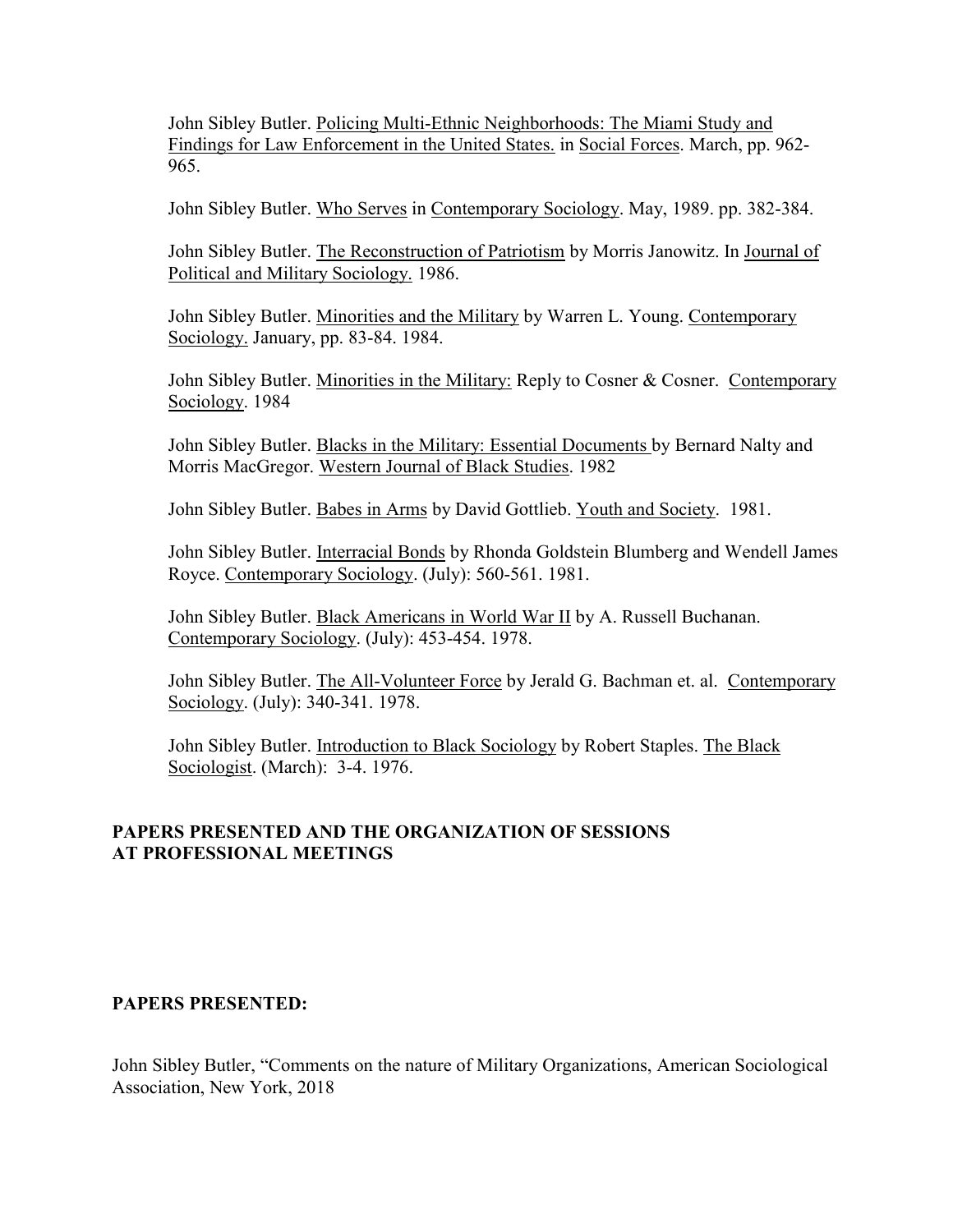John Sibley Butler, Rajiv Garg and Bryan Stephens, "Social Networks and Regional Advantages in Technology Entrepreneurship." Presented at the meetings WISE (Workshop on Information Systems and Economics). December 12-15, 2015. University of Texas at Dallas.

David V. Gibson and John Sibley Butler, "The Key Role of the Research University in Sustainable Technology-Based Regional Development: The Case of Austin, Texas 1980-2001," International Conference on Regional Innovation Policies, University of Porto, Portugal, October 12, 2012.

John Sibley Butler, "Revolution and Reality: Power, Pessisms, and Populism - How Diversity Interferes with Equal Opportunity: The Issues of the 21st Century for Black Americans", The Meetings of Association of Black Sociologists, 2011, Las Vegas, NV

John Sibley Butler and Tod Hamilton, "Self-Employment in American: A Re-specification of the Model," The Meetings of the American Sociological Association, 2010, Atlanta, Ga.

Rhodes, Robert Colbert., Littlefield, Marci. and John Sibley Butler, "Compensatory-Mobility [Theory to Explain Entrepreneur Job Satisfactio](http://www.allacademic.com/index.php?cmd=www_search&offset=0&limit=5&multi_search_search_mode=publication&multi_search_publication_fulltext_mod=fulltext&textfield_submit=true&search_module=multi_search&search=Search&search_field=title_idx&fulltext_search=Compensatory-Mobility+or+Theory+or+to+or+Explain+or+Entrepreneur+or+Job+or+Satisfaction%3A)n": Paper presented at the annual meeting of the American Sociological Association, Montreal Convention Center, Montreal, Quebec, Canada, Aug 10, 2006

John Sibley Butler. Segregated Diversity and the Crisis of Race Relations Theory. Paper presented at the meetings of The Association of Black Sociologist, Chicago, Illinois 2002.

Michael Chesser and John Sibley Butler, "Female and Minority Entrepreneurs in High Tech Incubators, Paper presented at the meetings of the American Sociological Association, Chicago, 1999.

John Sibley Butler. Building Communities through Entrepreneurship (session), 1995 meetings of the American Sociological Association, Chicago, 1999.

John Sibley Butler, Discussant, Organizational Science Session, Meetings of the American Sociological Association, Chicago, 1999.

John Sibley Butler, "Standing on Shoulders: The Impact of Entrepreneurship on the Education of Children from the Turn of the Century to the Present." Paper presented at the National Conference on Fatherhood, Morehouse College, Atlanta, Ga. 1999.

John Sibley Butler, "Innovations in Rural Development" (Session Organizer). Third International Conference on Technology Policy and Innovation, The IC<sup>2</sup> Institute. Austin, Texas 1999

John Sibley Butler and Charles C. Moskos, "Labor Force Trends: The Military as Data." Paper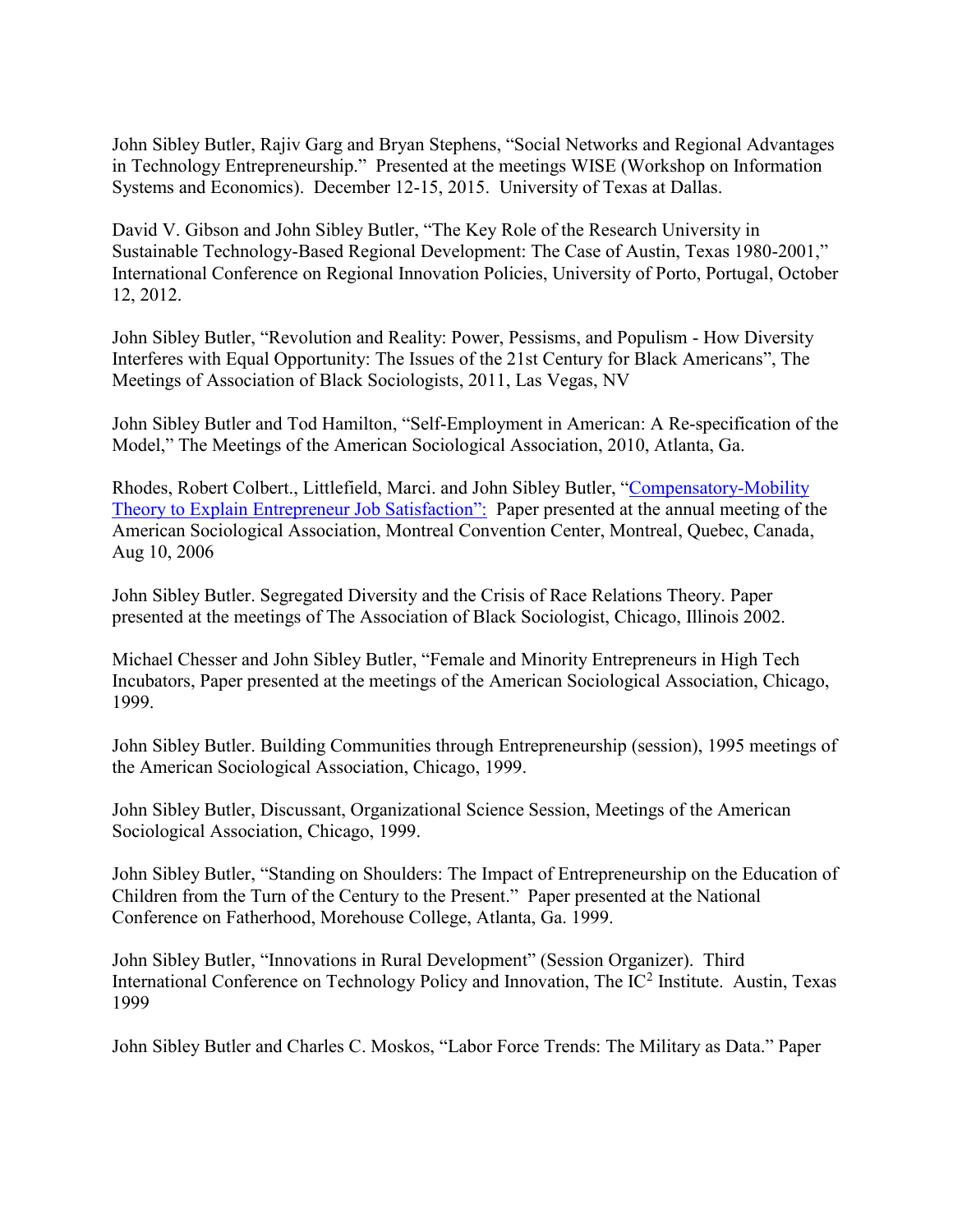Presented at National Research Council Meetings on Racial Trends in America. Washington, D.C., October 1998.

John Sibley Butler, "How Immigrant Entrepreneurs Create Communities," Paper presented at Pepperdine University, Conference on Immigrant Entrepreneurship. March, 1997.

Charles C. Moskos and John Sibley Butler, "Overcoming Race: Army Lessons for American Society," Paper presented in honor of Robin M. Williams, Jr. Cornell University, 1997.

John Sibley Butler and Patricia Gene Greene. "Ethnic Entrepreneurship: The Continuous Rebirth of American Business." Paper presented at the Conference for the State of the Art of Entrepreneurship in Business Education. Kansas City, Kansas, 1996.

John Sibley and Charles C. Moskos, Jr. Blacks and the All-Volunteer Force. Meetings of the Inter-University Seminar on Armed Forces and Society. Baltimore, Maryland, 1996.

John Sibley Butler. "Pakistani Entrepreneurship: Augmenting the Economies of Austin and Houston." Paper presented at the Immigrant and Minority Entrepreneurship: Building American Communities and Economies, The IC2 Institute, The University of Texas at Austin. 1995.

John Sibley Butler, Keenan Grenell, Cal Clark, "The Collapse of an African-American Route for Escaping the Underclass: A Boom for US Competitiveness" Paper presented at the meetings of American Society for Competitiveness." Boston, 1994.

John Sibley Butler,´In Search of a Comparative Metaphor: Homosexuals and the Military Experience." Paper prepared for the Meetings of the American Sociological Association. Los Angles, California. 1994.

John Sibley Butler, "Women Soldiers." Paper presented at the meetings of the Southwestern Social Science Association, San Antonio, Texas, 1994.

John Sibley Butler, "In Search of a Comparative Metaphor: Homosexuals and the Military Experience." Paper presented at the meetings of the American Sociological Association, Los Angeles, California, 1994.

John Sibley Butler, "Myrdal Revisited: The Negro in Business: The Professions, Public Service and Other White Collar Occupations." Paper presented at special conference on Revisiting the Myrdal Report. Atlanta, Georgia. April, 1994.

John Sibley Butler, "Findings from The Impact of Self-Help on Future Generations," Northwestern University, Evanston, Illinois 1993.

John Sibley Butler, "The Reconstruction of Race, Ethnicity and Economics: Blacks in the Middleman Tradition." Meetings of the Southern Sociological Society. Chattanooga, Tennessee, 1993.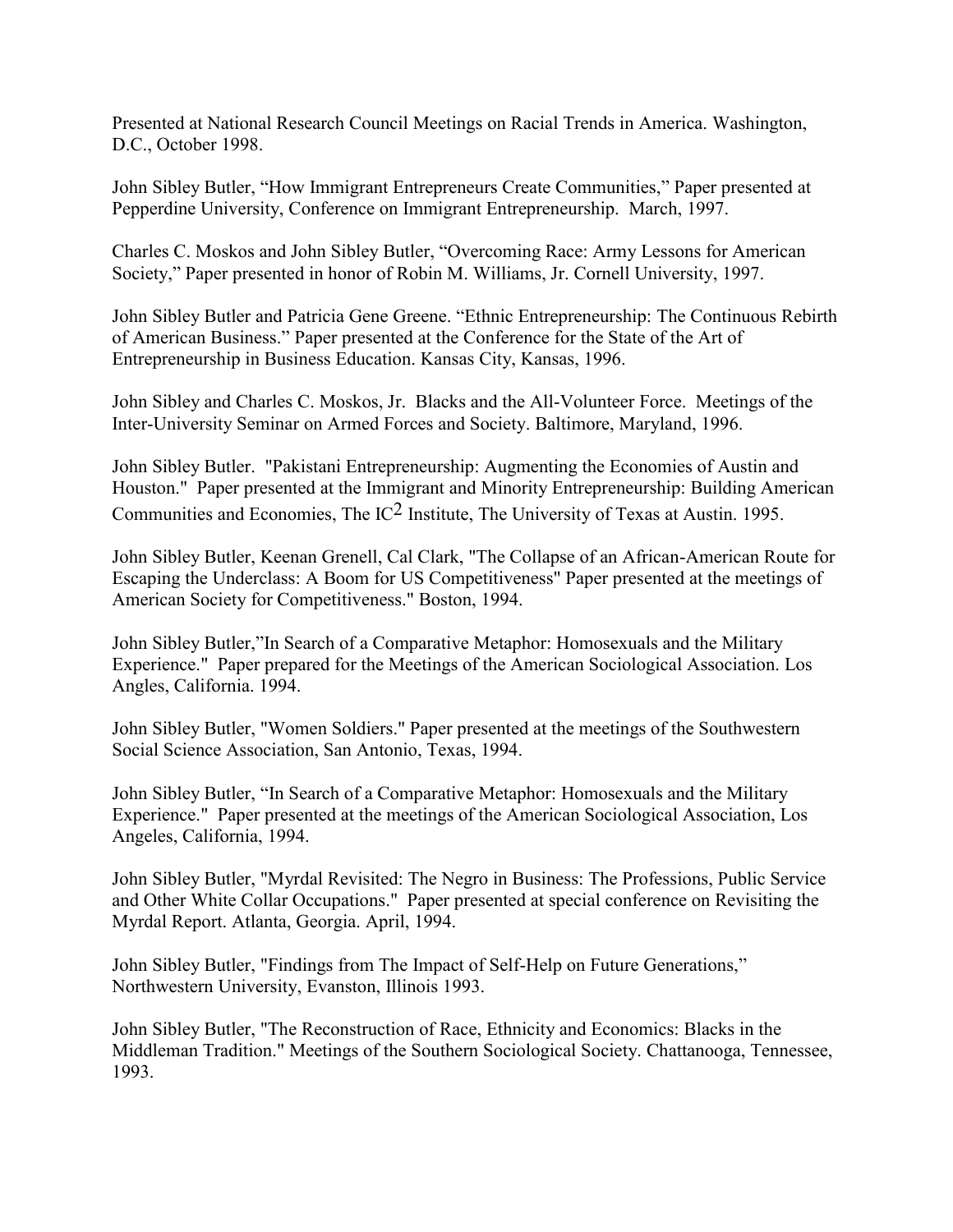John Sibley Butler, Session Organizer, The Military in American Society. Meetings of the American Sociological Association, Miami, Florida, 1993.

John Sibley Butler and Margaret Johnson. "The Effects of Military Service on Attitudes of Patriotism, Defense and Peace. Meetings of The American Sociological Association. Washington, D.C., 1990.

John Sibley Butler, "To Serve One's Country: The Black Experience." Meetings of The Inter-University Seminar on Armed Forces and Society, Baltimore, Maryland, 1989.

John Sibley Butler. "The Truly Advantaged." Meetings of the National Public Administration Society, Fort Worth, Texas, 1988.

John Sibley Butler. "Minorities and the Classics: Theoretical Implications for the Theory of Cultural Democracy." Annual Meetings of the Society for the Classics, San Antonio, Texas, 1987.

John Sibley Butler. "The Presentation of Afro-Americans in Scholarship and the Media: An Exercise in The Sociology of Knowledge." Annual conference of the National Council on Family Relations, Atlanta, Georgia, 1987.

John Sibley Butler. "Testing and the Organization." Invited paper for "Think Tank" on the Influence of Testing on Organizations. The University of California, Berkeley, 1986.

John Sibley Butler. "In Search of Economic Security: 1900-1930." Southwestern Social Science Association. Houston, Texas, 1985.

John Sibley Butler. "The Institutional-Occupational Thesis: A Study in The Sociology of Organizations." Paper presented at special international "Think-Tank" on Military Organizations, Colorado Springs, Colorado, 1985.

John Sibley Butler. "Changing Organizational Structure of the Military: Implications for Theory and Research." Meetings of the Southern Sociological Society. Charlotte, North Carolina, 1985.

John Sibley Butler. "The Citizen Soldier: A Lacuna in Sociological Research." Meetings of The American Sociological Association, San Antonio, Texas, 1984.

Juanita Firestone, John Sibley Butler and Kathy Kramer. Fertility Expectations: A Comparison of Military and Civilian Populations." Meetings of the American Sociological Association, San Antonio, Texas, 1984.

John Sibley Butler and Malcolm D. Holmes. "Organizational Change and the Structure of Race Relations in the Military." Meetings of the Southwestern Social Science Association. San Antonio, Texas, 1983.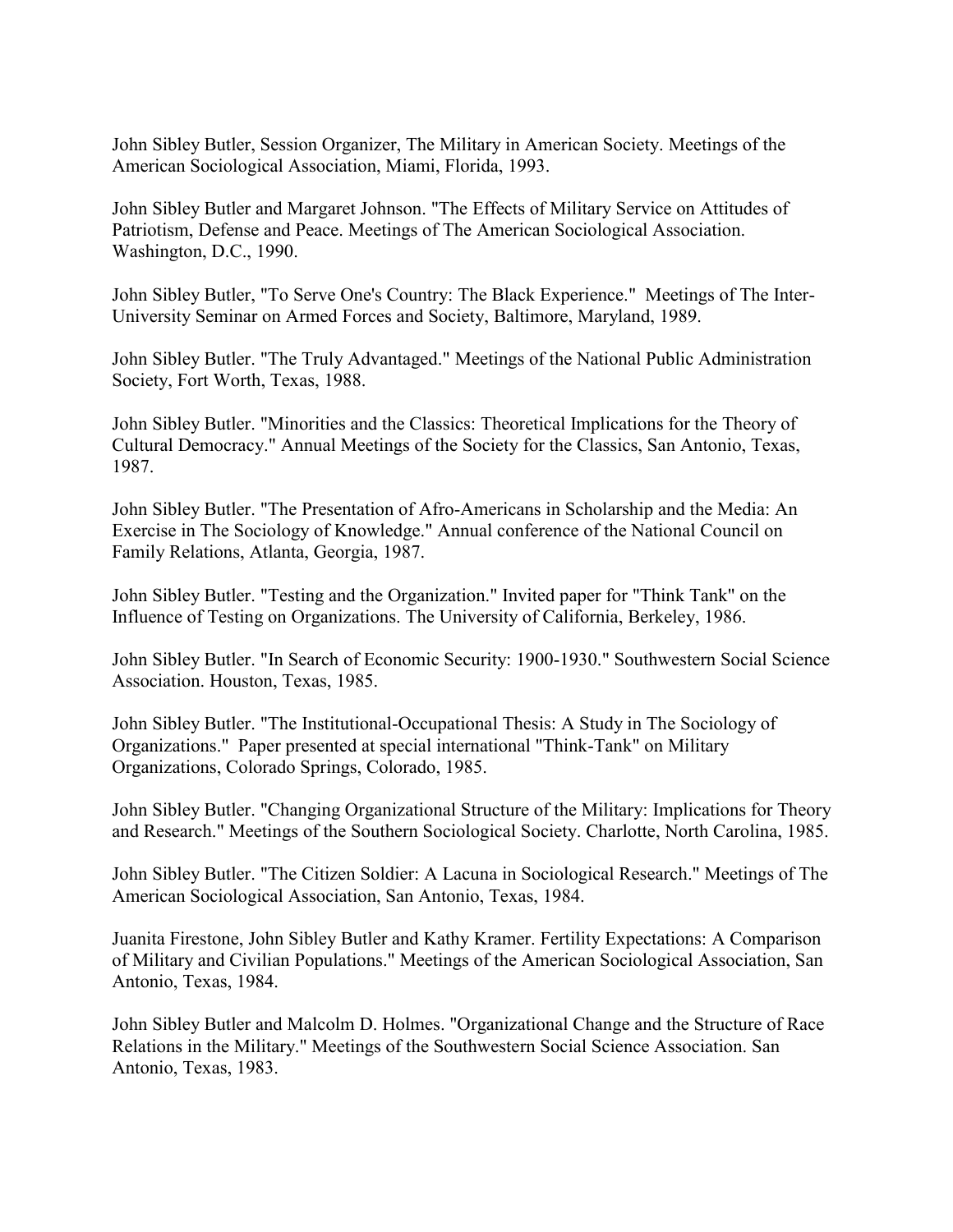Malcolm D. Holmes and John Sibley Butler. "Status Inconsistency and the Total Institution: The Case of the Military." Meetings of the American Sociological Association. San Francisco, California, 1982.

John Sibley Butler and Kenneth L. Wilson. "Reverse Discrimination and Discrimination and Racism: Exploring the Dynamics Between Majority-Minority Inequalities, Perceptions of Inequalities, and General Community Satisfaction." Meetings of the American Sociological Association. Toronto, 1981.

John Sibley Butler and Malcolm D. Holmes. "Role Commitment and Racial Factors: Implications for Organizational Research." Meetings of the American Sociological Association. New York, 1980.

John Sibley Butler. "Job Satisfaction and the All-Volunteer Force." Meetings of the Inter-University Seminar on Armed Forces and Society. Montgomery, Alabama, Georgia, 1979.

John Sibley Butler. "Equalitarianism and the Military Experience." Meetings of the Association of Black Sociologists. Boston, Massachusetts, 1979.

John Sibley Butler and Kenneth L. Wilson. "The American Soldier Revisited." International Studies Association Meetings. Washington, D.C., 1978.

John Sibley Butler. "Comments on Predicting Inequality Within Military Organizations." Meetings of the Inter-University Seminar on Armed Forces and Society. Tempe, Arizona, Georgia, 1976.

John Sibley Butler. "Conservatism in Race and Sociological Theory." Meetings of the Association of Black Sociologist. San Francisco, California, 1975.

### **SESSIONS ORGANIZED:**

Military Organizations, American Sociological Review, 2019

Discussant, Southern Sociological Association, New Orleans, 1992.

Guest Speaker-National Urban League, New Orleans, 1983.

Session Organizer, American Sociological Association Meetings, Boston, 1979.

Roundtable Organizer, Association of Black Sociologist Meetings, Boston, 1979.

Session Organizer, Southwestern Sociological Association Meetings, Houston, 1978.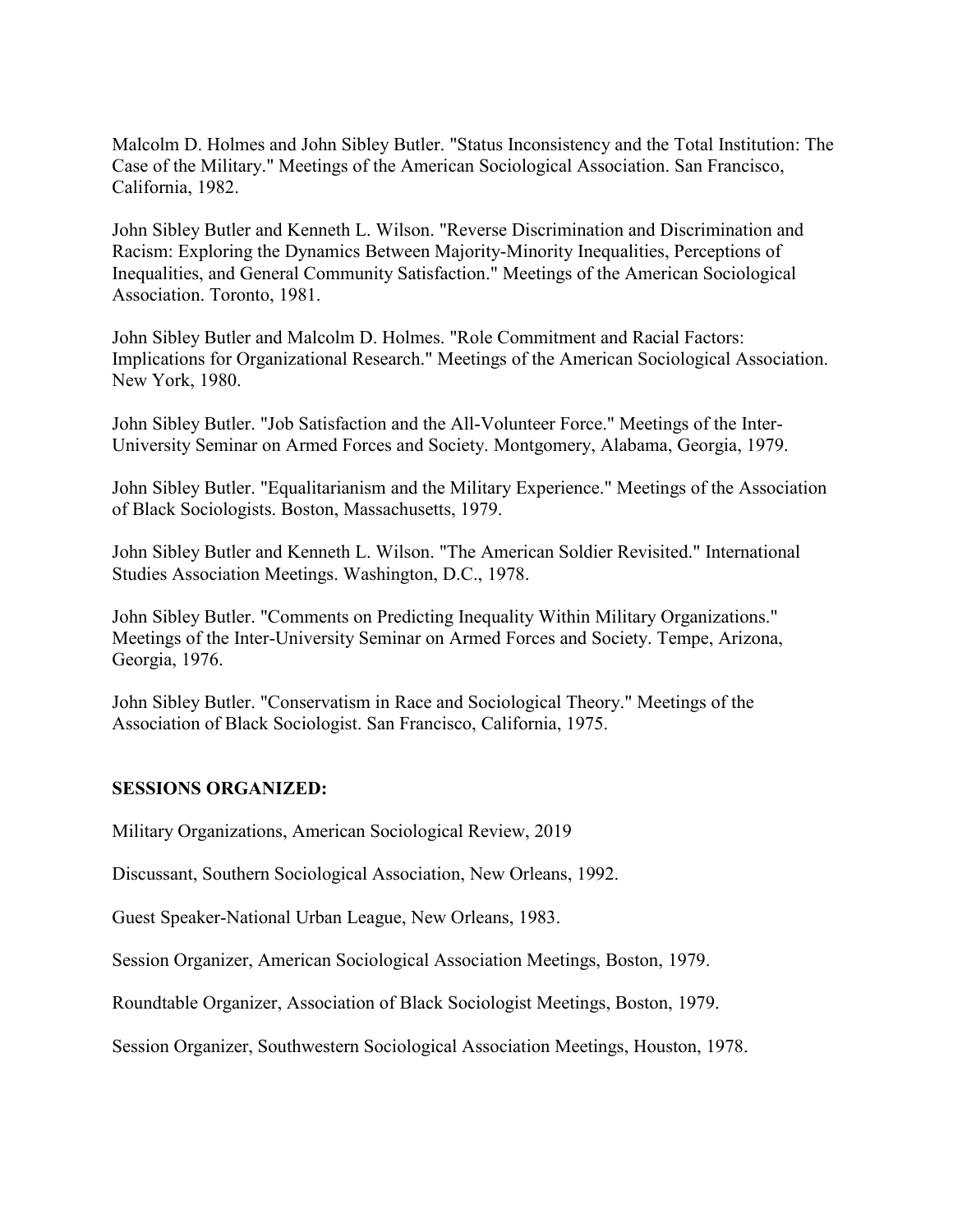Session Organizer, American Sociological Association Meetings, San Francisco, 1978.

Discussant, Social Problems Meetings, Chicago, 1977.

Session Organizer, Southwestern Sociological Association Meetings, San Antonio, 1976.

Discussant, American Sociological Association Meetings, New York, 1973.

#### **INVITED LECTURES etc.:**

Keynote Speech, Digital 360 Summit. Digital Cities and New Business Models. Global, Zoom, 2020 Keynote Speech, Digital 360 Summit. "Social Physics and the Smart City, "Texas State University, 2019

Keynote Speech, Utilities and Smart Cities, Phoenix Arizona. National Organization of Utility Executives

Host: Event for British Airways, ATT Center, Austin, Texas, 2014

Keynote Speech, A.G. Gaston Conference, Birmingham, Alabama, 2014

Keynote, Combat Helicopters of America, San Antonio, 2013

Keynote, University of Georgia, Athens,  $GA - 2012$ 

Keynote, Fallbrook Technologies, Austin, Texas  $-2012$ 

Presentation, Orlando Economic Development, Austin, Texas – 2012

Keynote and Panel - Clinton Global Initiative America 2012, Chicago, IL  $-2012$ 

Presentation, Westminster Manor, Austin, Texas - 2012

TUNIE Meeting, Waco Texas  $-2012$ 

Presentation, The Jobs Act and The American Invents Act, Austin, Texas  $-2012$ 

Presentation, Knowledge To Go Webinar, UT Austin  $-2011$ 

Presentation, Student Boarders Workshop, UT Austin – 2011

Keynote Zilker Motors Austin, Austin,  $TX - 2011$ 

Keynote, The History Makers, Austin, Texas  $-2011$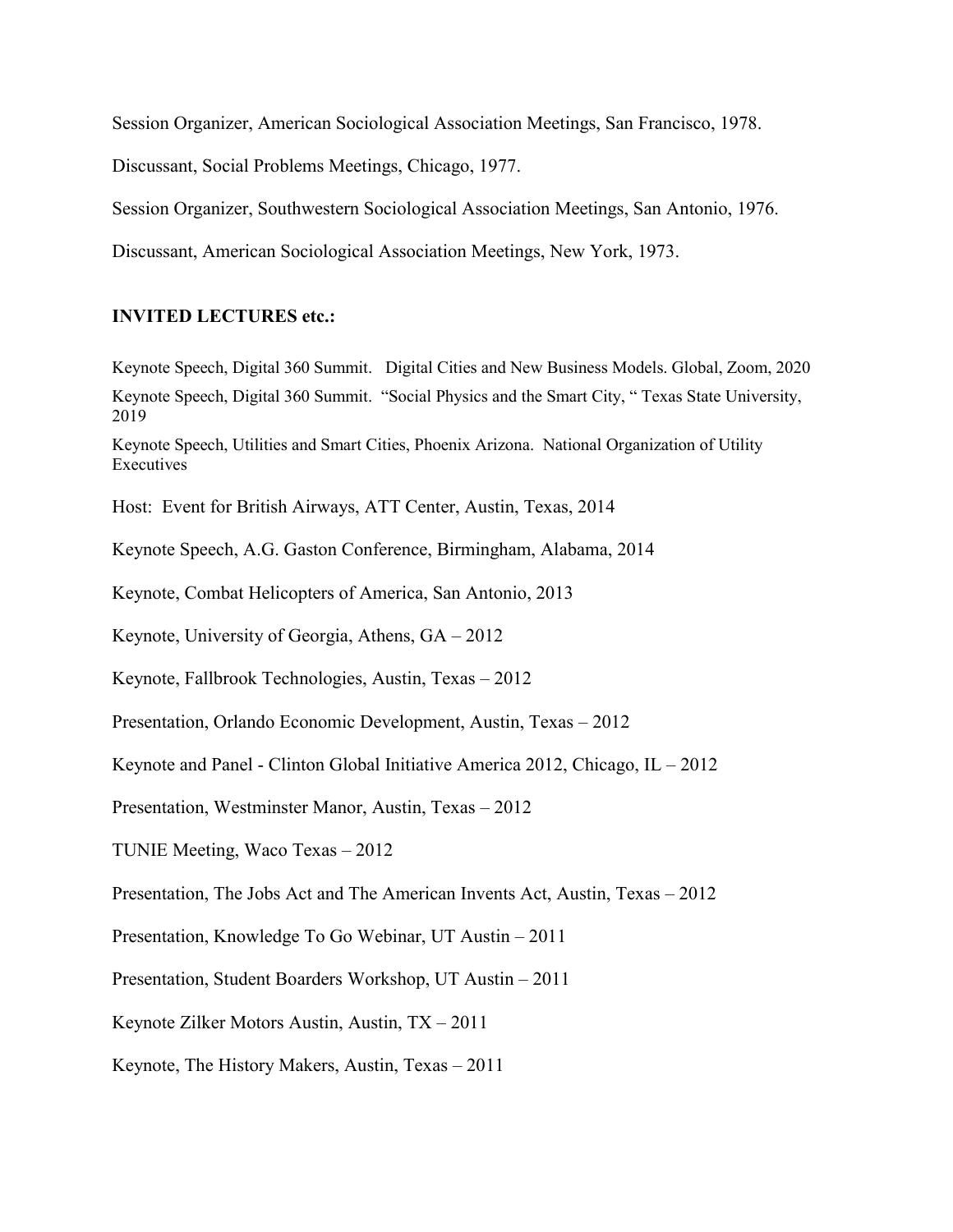Keynote, The University of Texas at Austin, Knowledge to Go Webinar  $-2011$ 

Keynote, Rutgers University, CUEED, Newark,  $NJ - 2011$ 

Keynote, Market Place 2011, Green Bay,  $WI - 2011$ 

Keynote, National Association of State Procurement Officials, Austin,  $TX - 2011$ 

Keynote, Stanford University, Triple Helix Forum, San Jose,  $CA - 2011$ 

Keynote, Texas Foundation for Innovative Communities, Austin,  $TX - 2011$ 

Keynote, Rutgers University, MFCA Conference, Newark,  $NJ - 2011$ 

Keynote, University of Texas at Austin,  $AT&T Hote I - 2011$ 

Keynote, University of Texas at Austin Sociology Department, Brown Bag Series  $-2011$ 

Keynote, Louisiana State University, Baton Rouge,  $LA - 2011$ 

Keynote, The Academy of Medicine, Engineering and Science of Texas, Annual Conference – 2011

Keynote, Puerto Rico Venture Forum, San Juan, PR, - 2010

Keynote, University of Missouri, Black Studies Scholars' Forum, Kansas City, MO, - 2010

Keynote, USAA Leadership Conference, San Antonio, TX, - 2010

Keynote, The Society for Design and Process Science, Dallas, TX, - 2010

Keynote, Department of State Fulbright Students, "Lab to Market", Austin, TX, - 2010

Keynote, Morehouse College and DOD, African History Month Outreach, Atlanta, GA - 2010

Keynote; Realize McCombs, - Austin Texas - 2010

Keynote, The History of Black Economic Empowerment, Seton Hospital  $-2010$ 

Keynote, 2009 Opportunity Funding Corporation Forum – Washington, DC - 2009

Keynote, Diversity Week, Colgate University, Hamilton NY - 2009

Keynote, A.G. Gaston Conference on Entrepreneurship, Birmingham Alabama - 2009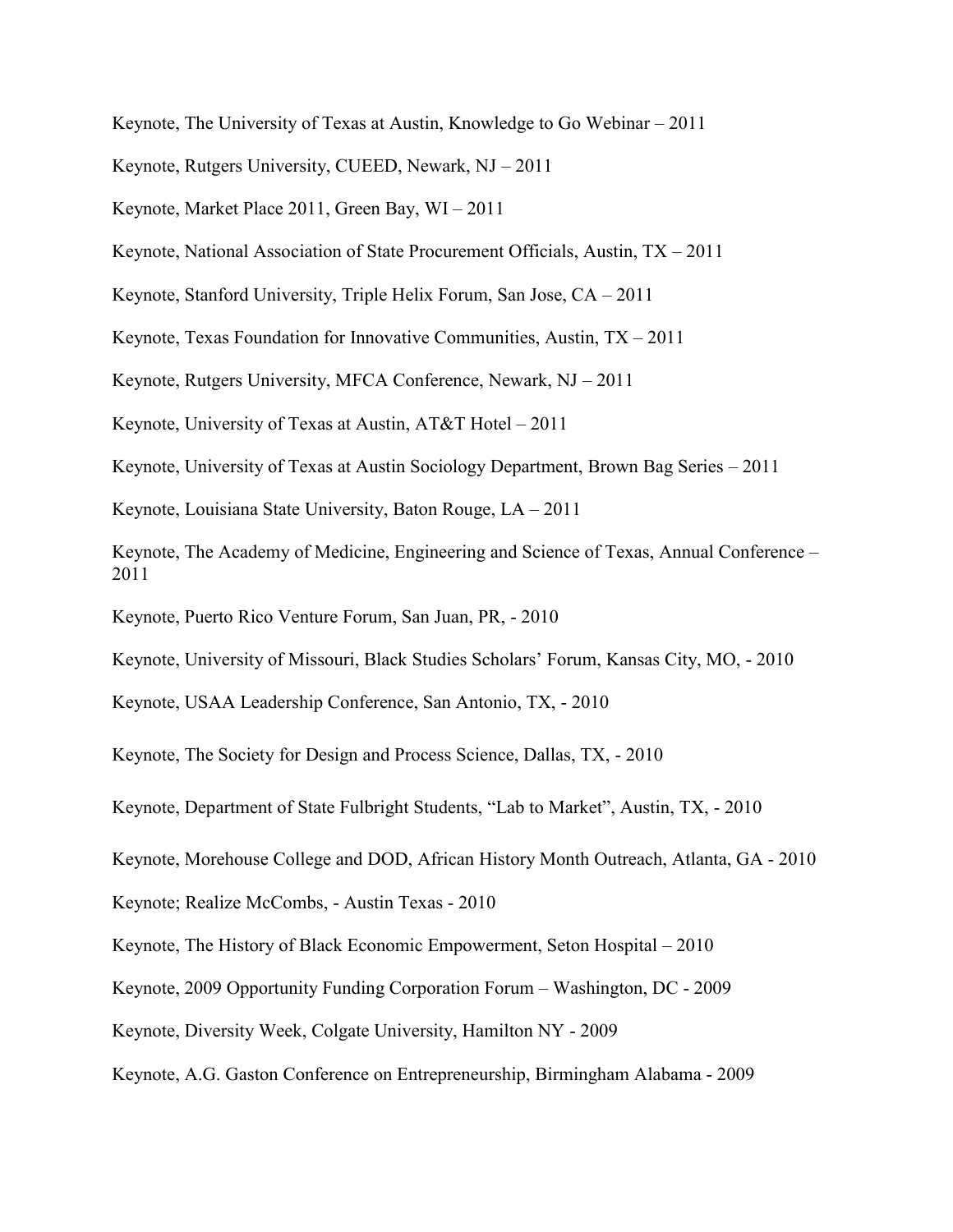Keynote Speech, Howard University 5<sup>th</sup> Annual HBCU Faculty Conference on Entrepreneurship, Washington DC - 2009

Keynote, Birmingham Alabama Economic Submit - 2008

Keynote, 25th Annual Adult Protective Services - 2008

Presentation, Technology Transfer, Auburn University - 2008

Presentation, Technology Transfer, University of Wyoming - 2008

Presentation, Higher Education Submit, Washington, D.C., Universities and Technology Transfer - 2008

Presentation, Liberty Fund Colloquium - 2008

Lecture, Blanton Museum of Art - 2007

University of Texas Lecture Series - 2007

Keynote, Lecture, Urban Economic Summit, Columbia, S.C. - 2007

Keynote, Minority Economic Summit, Greenville, SC - 2007

Lecture, Babson College, - (Summer 2006, 2007)

Lecture, Compass Bank - (2006, 2007)

Lecture, Urban Economic Summit, Milwaukee, WI - 2006

Lecture, InnoVenture, Greenville, SC - 2006

Lecture, University of Beijing, China - (Summer 2005)

John Sibley Butler, S.C. Johnson Corporation Program for Regional Economic Development, Racine, Wisconsin, Keynote Speech

John Sibley Butler, The University of Michigan, Ann Arbor "Wealth Creation in the 21<sup>st</sup> Century." Future Diversity Conference, Section on Workplace and Marketplace Section

John Sibley Butler, Keynote, City of Austin. "Open For Business: A Retail Start-Up Conference

John Sibley Butler, Keynote, Technology Entrepreneurship Society. "Preparing for the 21st Century: Regional Development and Wealth Creation Through Technology Transfer"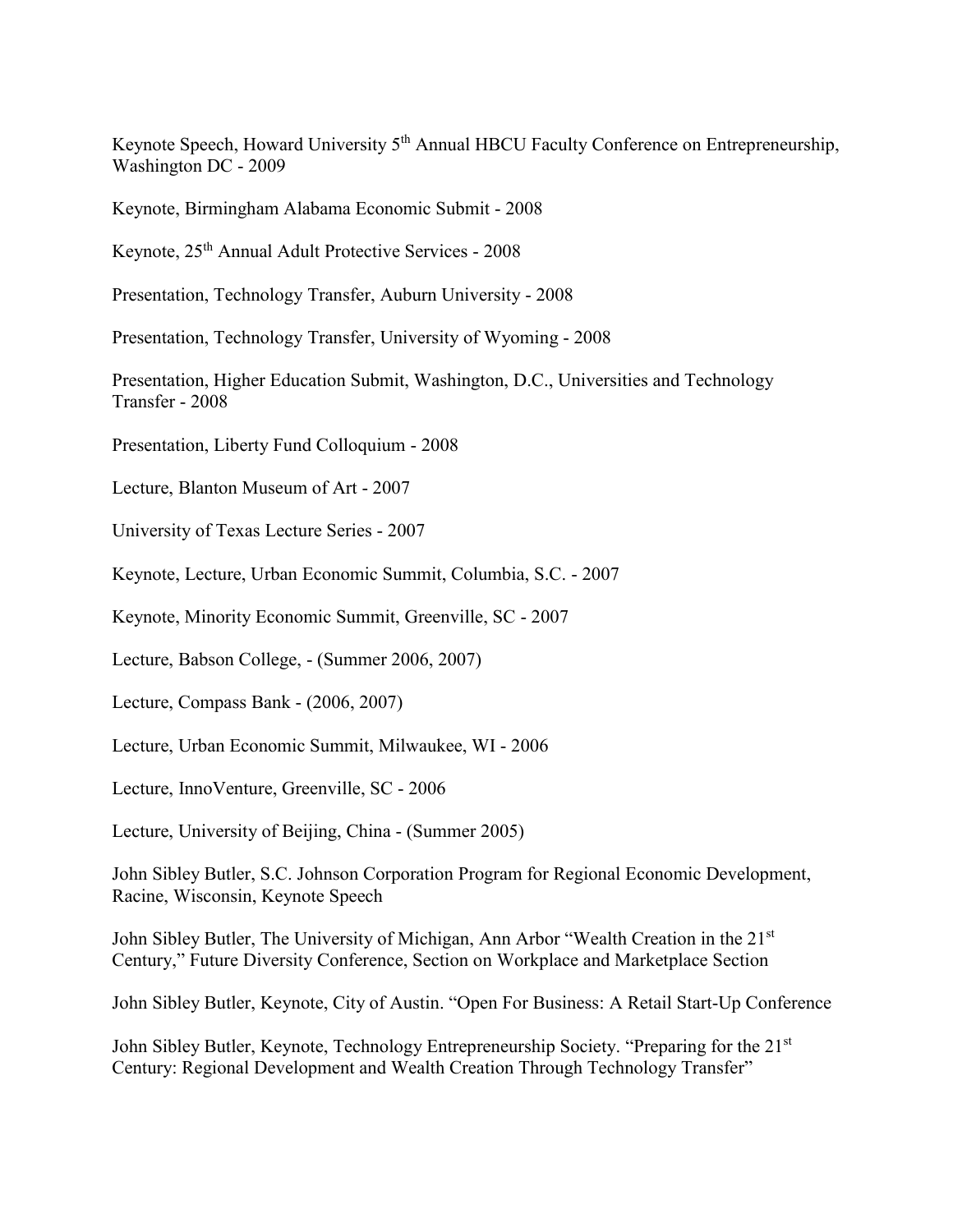John Sibley Butler, Keynote, Young Leader's Entrepreneurial Academy, The University of Texas at Austin

John Sibley Butler, Moderator, Conference on Corporate Governance, IC<sup>2</sup> Institute, The University of Texas at Austin

Keynote Speech, Central Texas Chapter of the Licensing Executives Society, "Licensing for the Engine of Wealth Creation," Austin, Texas, 2002

Keynote Speech, Affinity Conference on Entrepreneurship, Babson College, 2002

Keynote Speech, United States Association for Small Business and Entrepreneurship, Reno, Nevada, 2002

"Opportunity Pools: In Search of Employees," The WJF Institute Management and Leadership Workshop. Barton Creek Conference Center, Austin, Texas, 1999.

"Standing On Shoulders: Understanding Success within Black America," Lecture presented at The University of Michigan, Department of Sociology, 1998

"Sixty Years of Social Science Research in the Military." Lecture presented at Patrick Air Force base, Defense Equal Opportunity Management Institute, Florida.

"Overcoming Race: Army Lessons for American Society," (With Charles C. Moskos), The Woodrow Wilson Institute, Washington D.C. March, 1997

"Putting Enterprise at the Center of Community," Keynote Speech, Family Firm Institute, St. Louis, Missouri, 1996

"Business Education, Entrepreneurship and Community," Keynote Speech, African-American Entrepreneurial Summit, Auburn, University, 1996.

"Re-Creating the Importance of Organizations and Enterprise" Nissan of North American Lecture Series, Tennessee State University, Nashville, Tennessee. 1995.

"Entrepreneurship and the Building of Communities and Countries." MCC, Austin, Texas. Delegation of Russian Community Leaders. Conference sponsored by the IC2 Institute, Austin, Texas, 1995

"Reinventing Management." State Farm Insurance: North Texas Region. 1995.

"Technology Transfer and Community Building." Houston, Texas. Sponsored by IC2 and NASA, 1995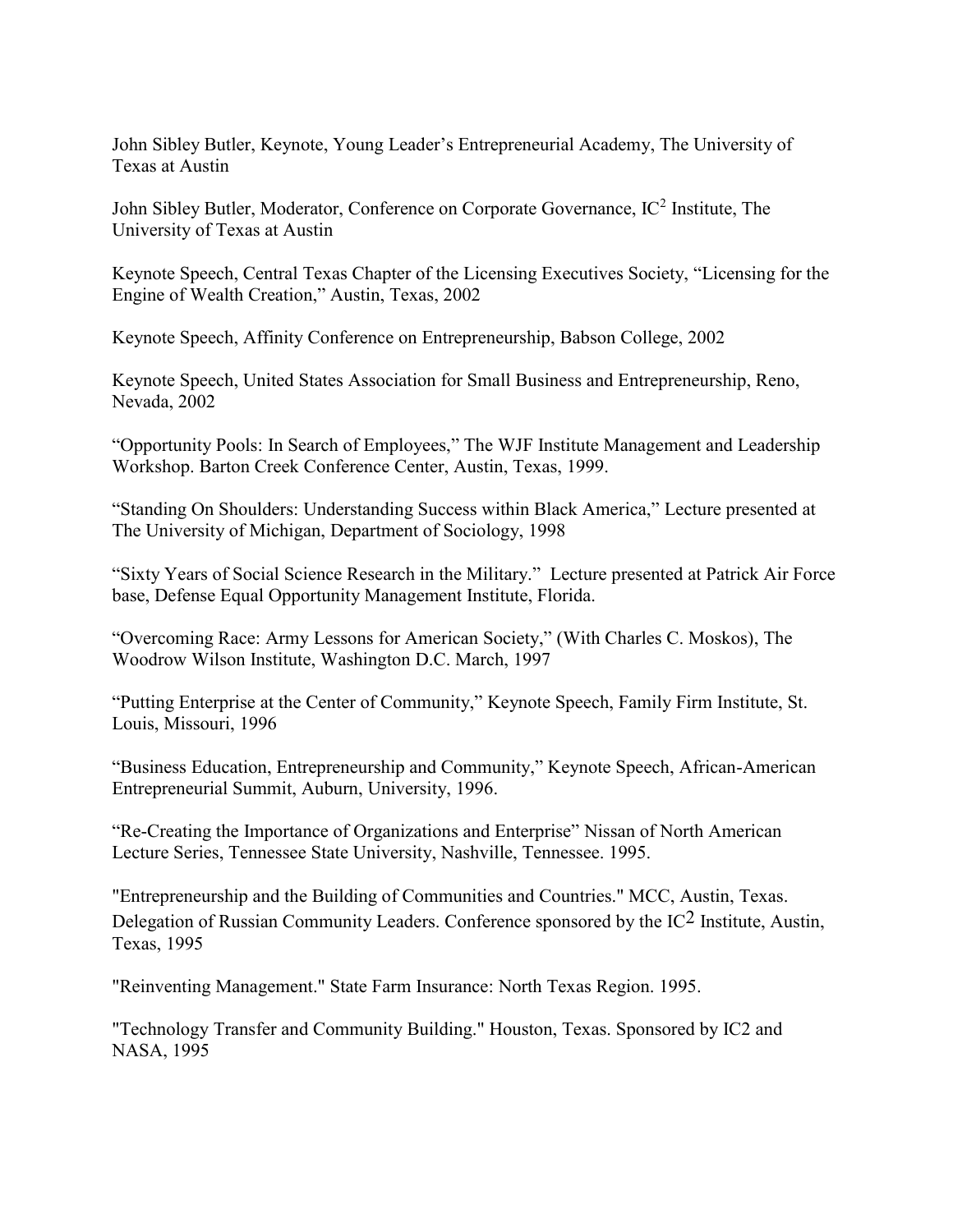"The Impact of Entrepreneurship on Communities and Future Generations." Kennesaw State College: Coles School of Business, Minority Enterprise Institute, March, 1995

"Comparative Outcomes of the Entrepreneurial Spirit in American Society." Yale University: Institution for Social and Policy Studies. April, 1995.

"Entrepreneurship and the Building of American Communities." The Kenan Institute, The University of North Carolina, Chapel Hill. June, 1994.

"Schumpter and the Sociology of Economics: Implications for the Study of Economics." Graduate School of Business, Auburn University. 1994.

"Ethics and the Business World." The Society of Chartered Property and Casualty Underwriters. Austin, Texas. 1994.

"The Importance of Entrepreneurship to Communities," Dallas Black Chamber of Commerce, Keynote Speaker Dallas, Texas. 1993.

"Entrepreneurship and Self-Help Among Black Americans: Discussing Blacks in the Middleman Tradition." The National Center for Neighborhood Enterprise, Washington, D.C. 1988.

"Entrepreneurship and Adjustment to America: Ethnicity and Upward Mobility." The University of Wyoming. 1989.

"Why Entrepreneurial Groups are Not Political: Race and Entrepreneurship in America." The Heritage Foundation, Washington, D.C. 1991.

"The Impact of Entrepreneurship on Future Generations." Louisiana State University, Baton Rouge, Louisiana. 1991.

"Blacks in the Military: To Serve One's Country." Representative Alvin Price Lecture Series, Beaumont, Texas. 1992.

"How Corporate America can Contribute to the Educational Process." State Farm Insurance, Austin, Texas. 1991.

"Understanding the Relationship between Organizational Behavior and Productivity." State Farm Insurance, Austin, Texas. 1991.

"A Sociologist's Perspective on Racial and Gender Issues in the Military." Defense Equal Opportunity Management Institute, Patrick Air Force Base. 1992.

"Meeting the Challenge of Entrepreneurial Involvement: City Chambers and Entrepreneurs." Meetings ACCE Metropolitan Cities Council Meetings, Austin, Texas. 1991.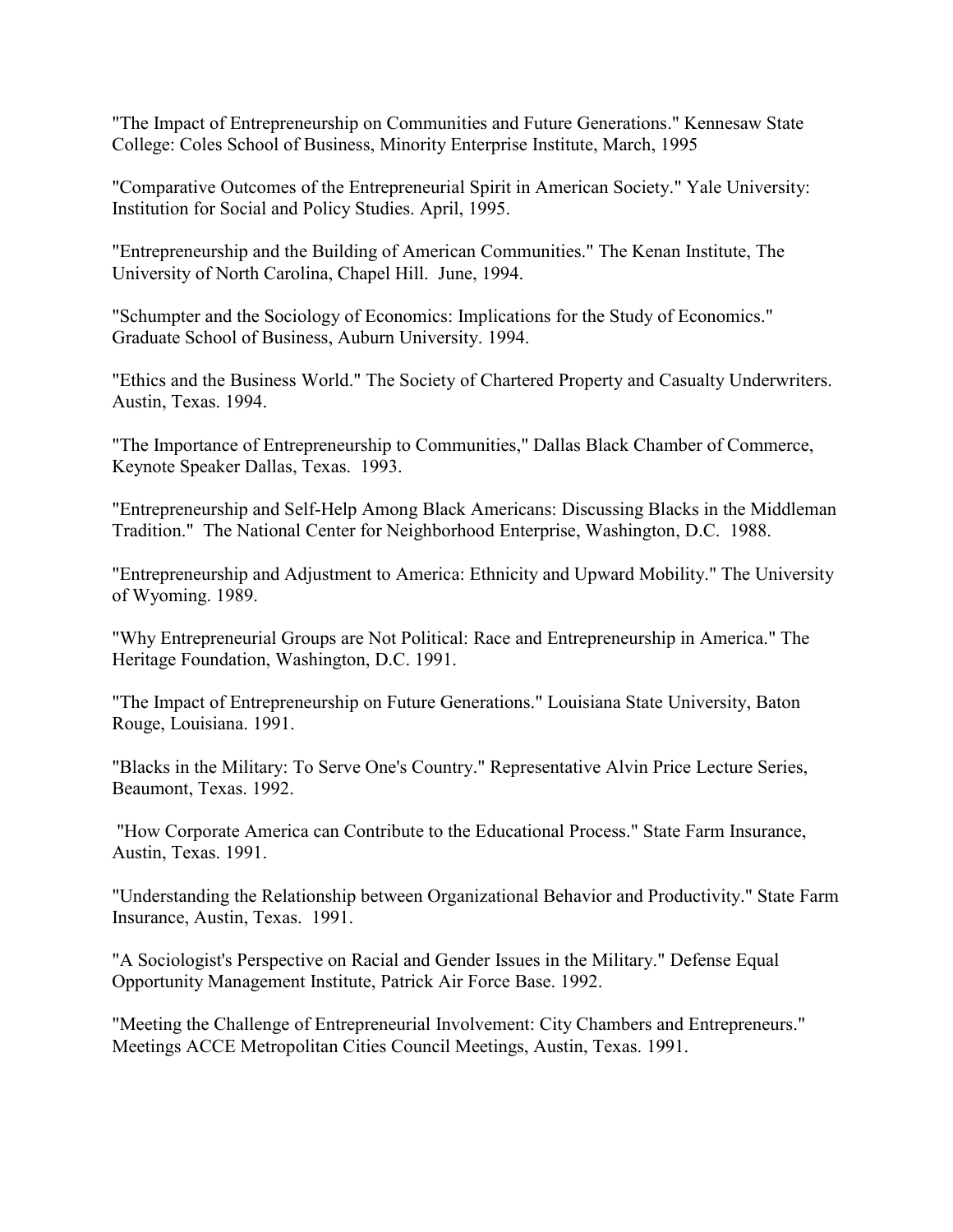"Patriotism Anyway: An Analysis of Blacks in the Military." Distinguished Lecture Series at John Gray Institute, Lamar University. Sponsored by Southeast Texas Black Historical Society, Inc., Beaumont, Texas. 1992.

"The Impact of Institutional Building and Entrepreneurship on Future Generations." Northwestern University, Evanston, Illinois. 1993.

#### **DOCTORAL STUDENTS SUPERVISED (MAJOR PROFESSOR):**

Bryan Stephens Post Doc, Duke University, Fugua Business School

Candi Clems Computational Sociology/Organizational Science (In Progress)

Tod G Hamilton Department of Sociology/Populations Research Center Princeton University 2010

Daris Mahdjoubi Post-Doctoral Student, The IC<sup>2</sup> Institute The University of Texas at Austin 2004

Joby Dixon Department of Sociology Analyst, Federal Bureau of Investigation 2003

Marci Bounds Department of Sociology IUPD Indianapolis 2003

Eliza Evans The IC2 Institute The University of Texas at Austin 2000

Sean Wheeler Department of Sociology St. Vincent University, New York 2001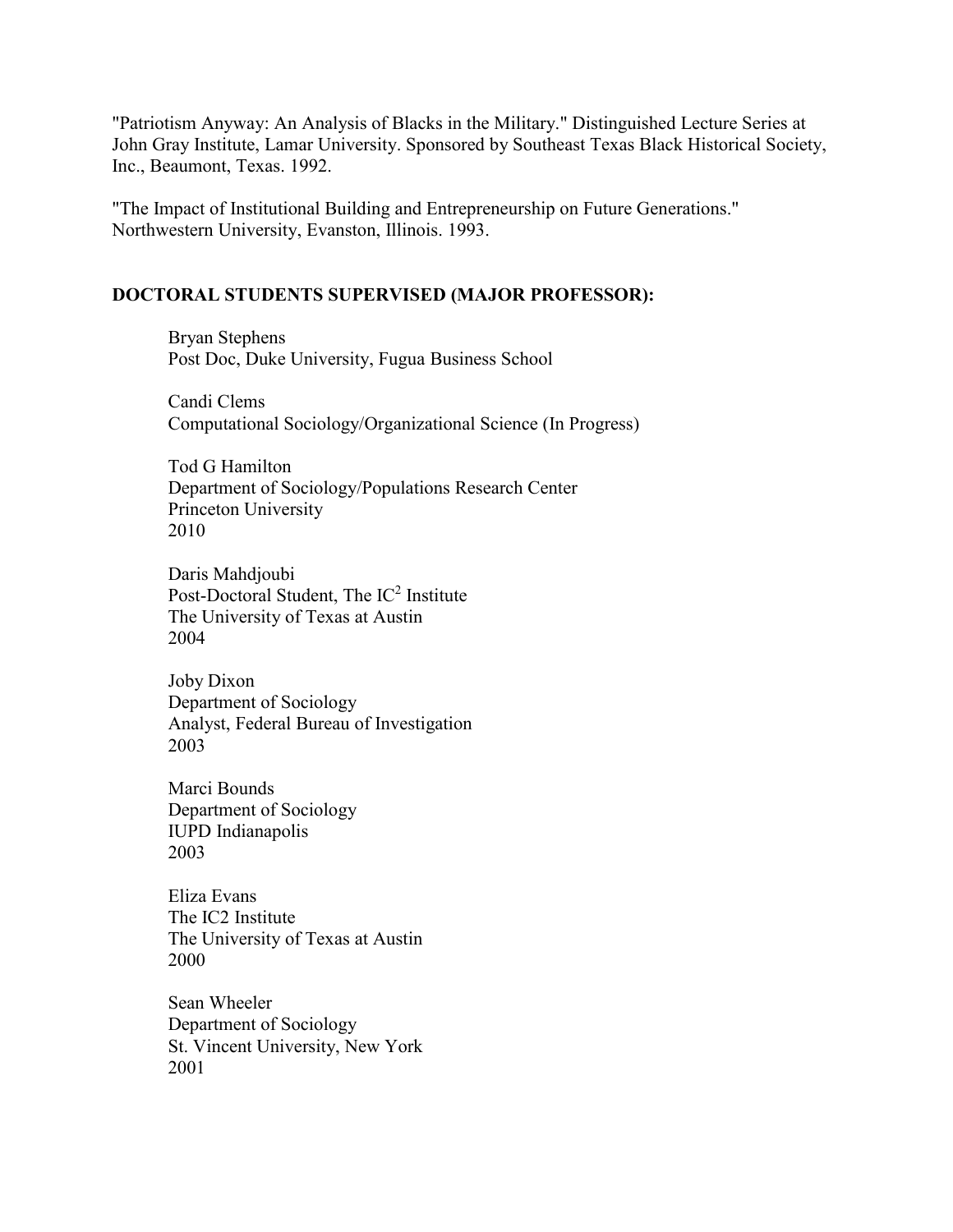Liesl Riddle School of International Business George Washington University Washington, D.C. 2000

Professor Karen Starks Department of Social Work Clark-Atlanta University Atlanta, Georgia 1999

Professor Michael Chesser Department of Sociology Indiana University/Purdue University Ft. Wayne, Indiana 1998

Professor Donald Bradley Department of Sociology Baylor University Ph.D. 1998

Professor Jorge A. Mendoza Garcia Joint International Program, The University of Texas School of Business And ITESM Campus Ciudad De Mexico Fray Servando Teresa De Mier 99 Mexico, D.F. 06080 Ph.D. 1995

Professor Margaret Johnson Department of Sociology Oklahoma State University Ph.D. 1995

Professor Patricia Greene Department of Sociology Graduate School of Business Rutgers, University The State University of New Jersey Ph.D. 1994

Professor Annie Tune Department of Sociology Ouachita Baptist College Ph.D.1986